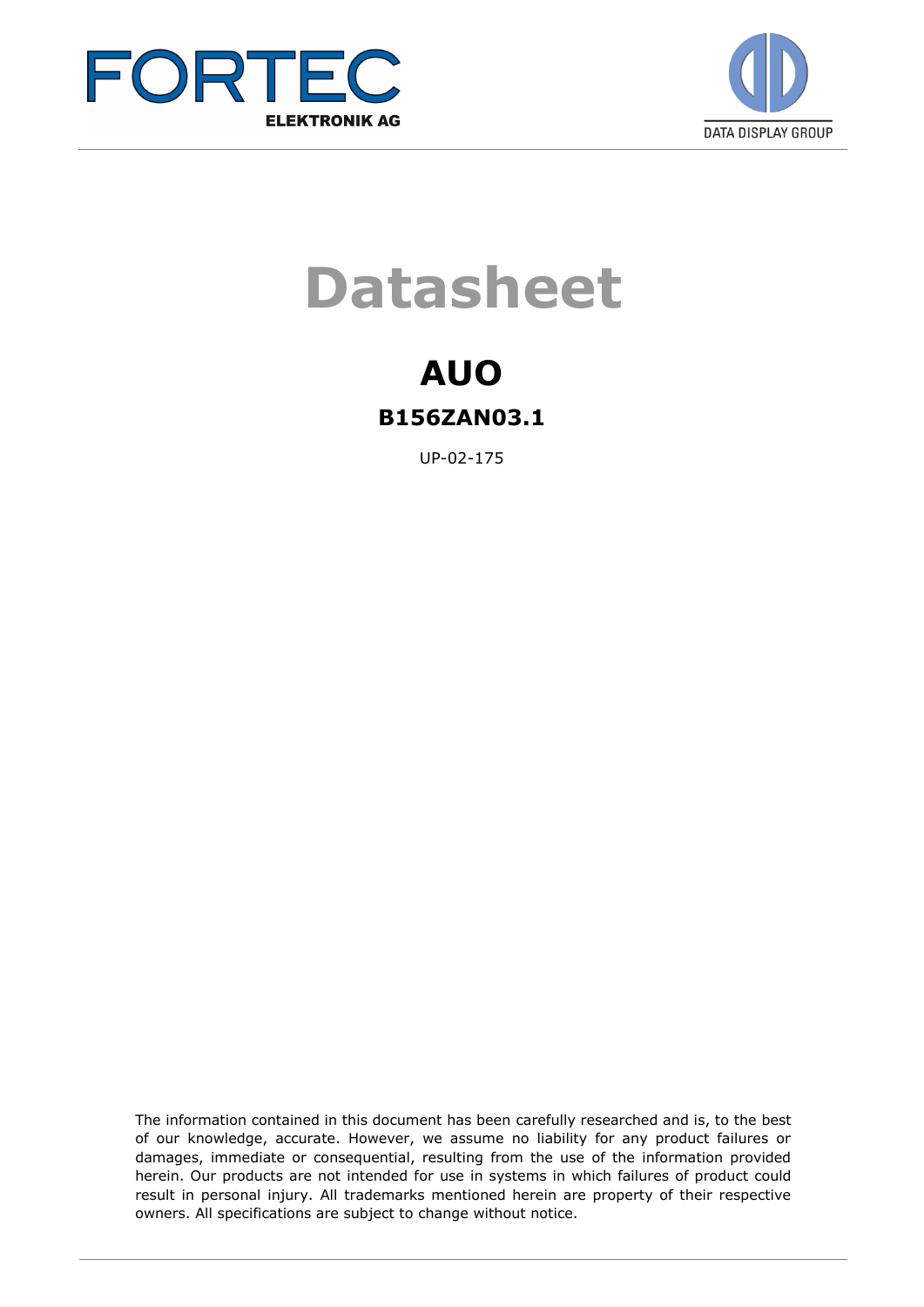

### ( ) Preliminary Specifications

#### $(\checkmark)$  Final Specifications

| <b>Module</b>                 | 15.6" (15.6) UHD 16:9 Color TFT-LCD with LED Backlight design |
|-------------------------------|---------------------------------------------------------------|
| Model Name                    | B156ZAN03.1 (H/W:0A)                                          |
| $(\mathbf{P})$<br><b>Note</b> | LED Backlight with driving circuit design                     |

| Customer                                                         | <b>Date</b> | Approved by                    | <b>Date</b>                     |
|------------------------------------------------------------------|-------------|--------------------------------|---------------------------------|
|                                                                  |             | <b>Buffy Chen</b>              | 2017/07/26                      |
| <b>Checked &amp;</b><br>Approved by                              | <b>Date</b> | <b>Prepared by</b>             | <b>Date</b>                     |
|                                                                  |             | Eric DC Liu                    | 2017/07/26                      |
| Note: This Specification is subject to<br>change without notice. |             | <b>NBBU Marketing Division</b> | <b>AU Optronics corporation</b> |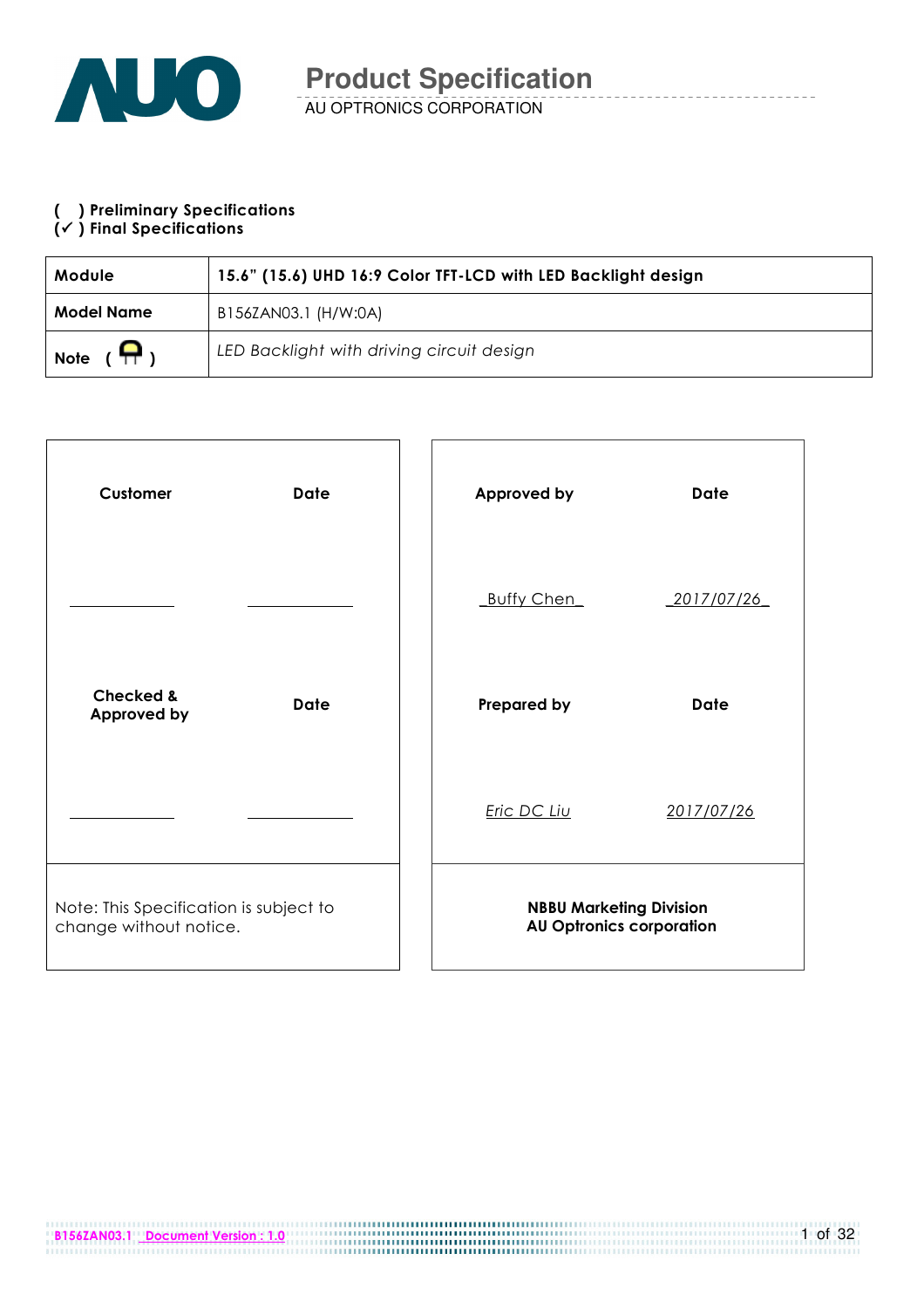

### **Contents**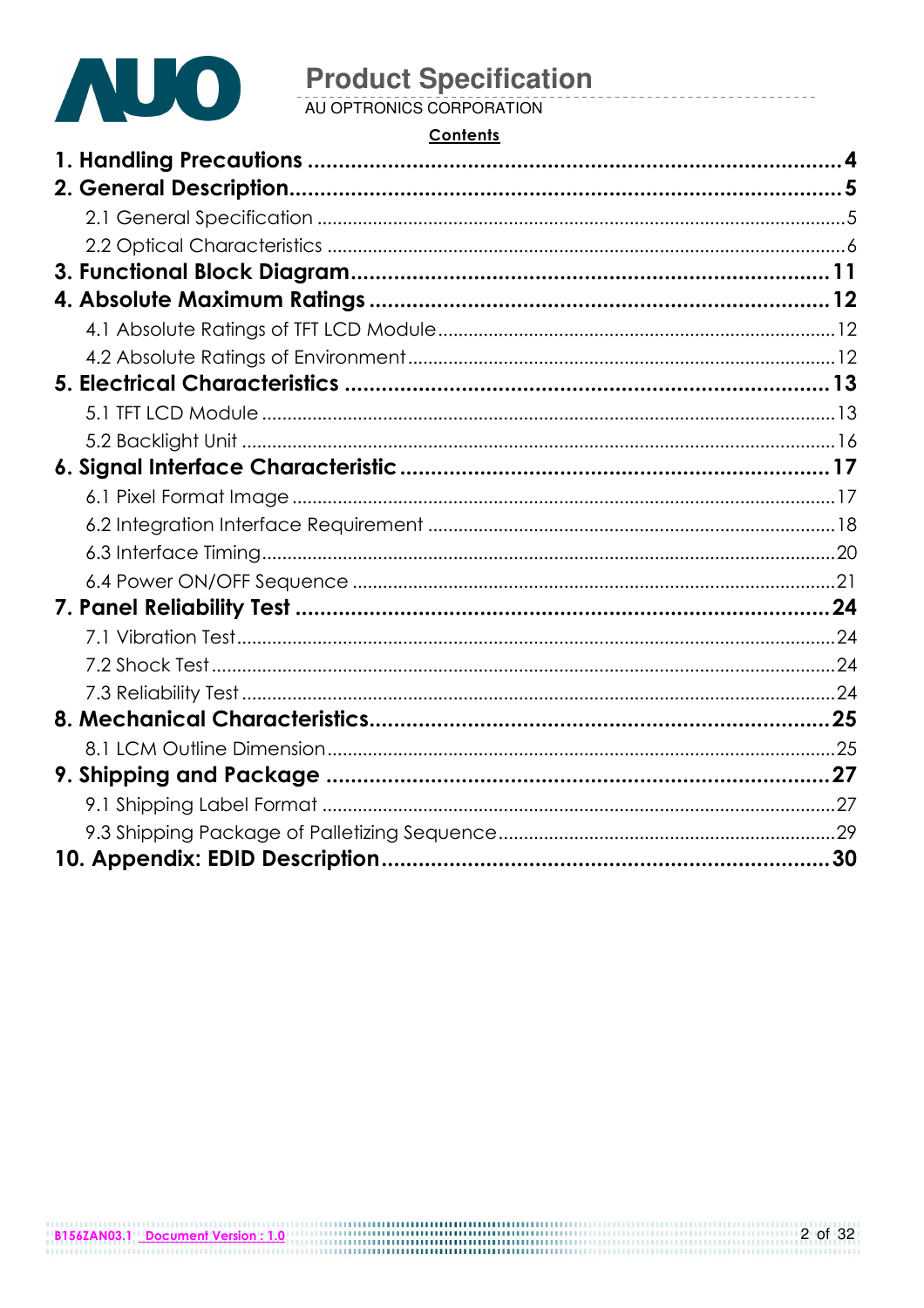

AU OPTRONICS CORPORATION

#### Record of Revision

|     | <b>Version and Date</b> | Page | Old description            | <b>New Description</b>            | Remark |
|-----|-------------------------|------|----------------------------|-----------------------------------|--------|
| 0.1 | 2017/05/26              | All  | First Edition for Customer |                                   |        |
| 1.0 | 2017/07/26              | All  |                            | <b>Final Edition for Customer</b> |        |
|     |                         |      |                            |                                   |        |
|     |                         |      |                            |                                   |        |
|     |                         |      |                            |                                   |        |
|     |                         |      |                            |                                   |        |
|     |                         |      |                            |                                   |        |
|     |                         |      |                            |                                   |        |
|     |                         |      |                            |                                   |        |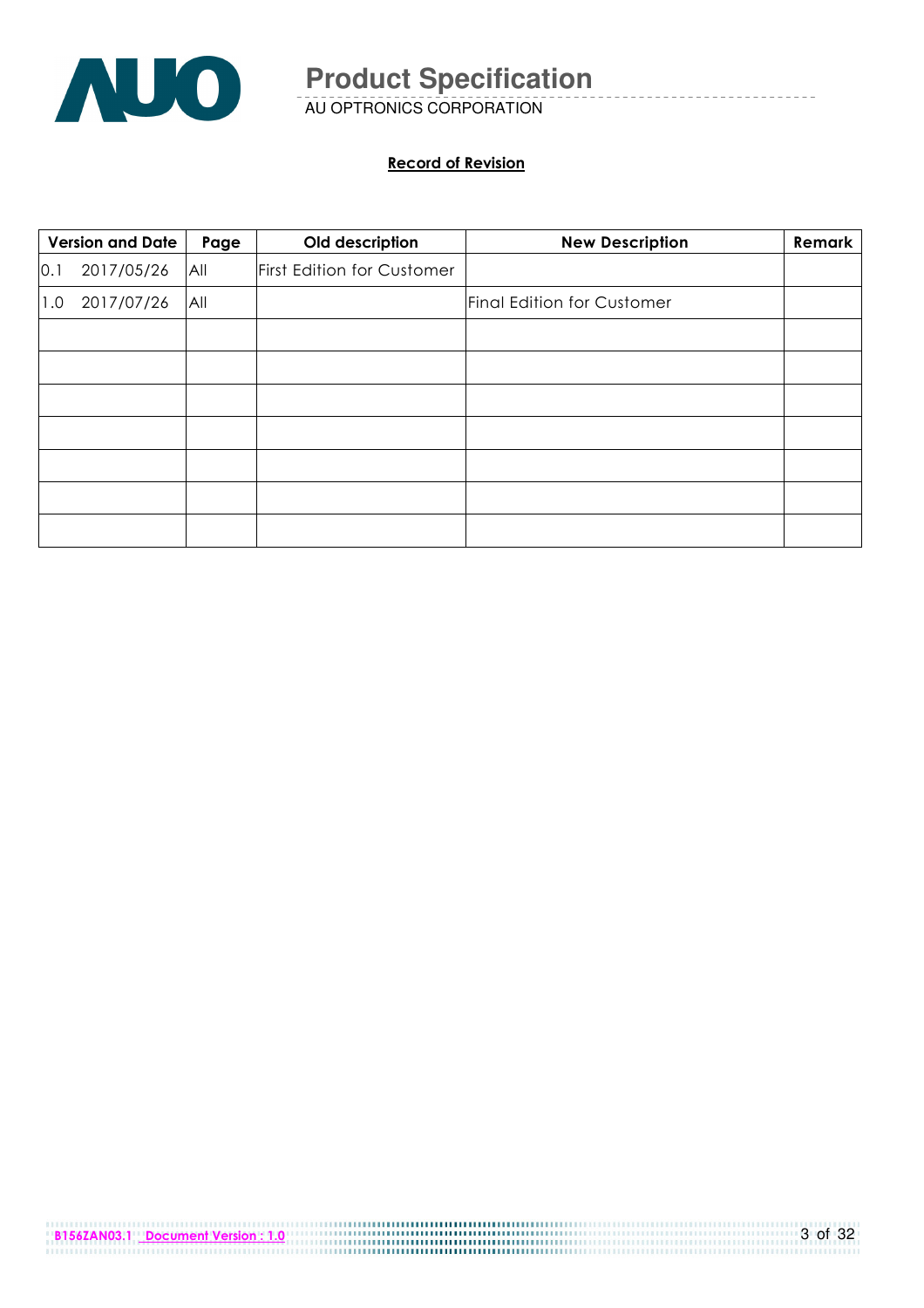

AU OPTRONICS CORPORATION

#### 1. Handling Precautions

- 1) Since front polarizer is easily damaged, pay attention not to scratch it.
- 2) Be sure to turn off power supply when inserting or disconnecting from input connector.
- 3) Wipe off water drop immediately. Long contact with water may cause discoloration or spots.
- 4) When the panel surface is soiled, wipe it with absorbent cotton or other soft cloth.
- 5) Since the panel is made of glass, it may break or crack if dropped or bumped on hard surface.
- 6) Since CMOS LSI is used in this module, take care of static electricity and insure human earth when handling.
- 7) Do not open nor modify the Module Assembly.
- 8) Do not press the reflector sheet at the back of the module to any directions.
- 9) At the insertion or removal of the Signal Interface Connector, be sure not to rotate nor tilt the Interface Connector of the TFT Module.
- 11) After installation of the TFT Module into an enclosure (Notebook PC Bezel, for example), do not twist nor bend the TFT Module even momentary. At designing the enclosure, it should be taken into consideration that no bending/twisting forces are applied to the TFT Module from outside. Otherwise the TFT Module may be damaged.
- 12) Small amount of materials having no flammability grade is used in the LCD module. The LCD module should be supplied by power complied with requirements of Limited Power Source (IEC60950 or UL1950), or be applied exemption.
- 13) Disconnecting power supply before handling LCD modules, it can prevent electric shock, DO NOT TOUCH the electrode parts, cables, connectors and LED circuit part of TFT module that a LED light bar build in as a light source of back light unit. It can prevent electronic breakdown.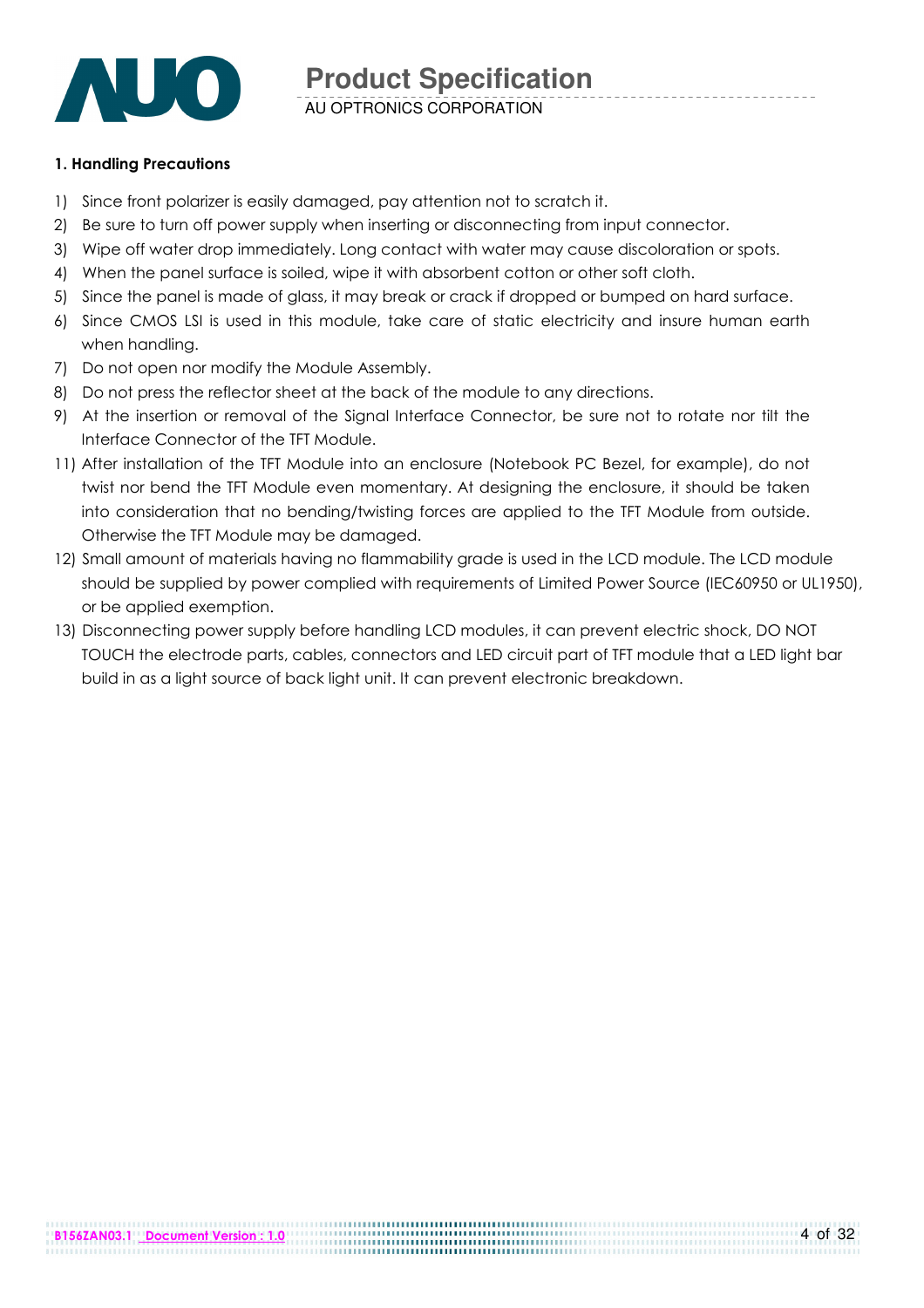

#### 2. General Description

B156ZAN03.1 is a Color Active Matrix Liquid Crystal Display composed of a TFT LCD panel, a driver circuit, and LED backlight system. The screen format is intended to support the 16:9 UHD, 3840(H) x2160(V) screen and 16.7M colors (RGB 8-bits data driver) with LED backlight driving circuit. All input signals are eDP(Embedded DisplayPort) interface compatible.

B156ZAN03.1 is designed for a display unit of notebook style personal computer and industrial machine.

#### 2.1 General Specification

The following items are characteristics summary on the table at 25 ℃ condition:

| <b>Items</b>                                                 | Unit                 | <b>Specifications</b>                                      |        |        |        |  |
|--------------------------------------------------------------|----------------------|------------------------------------------------------------|--------|--------|--------|--|
| Screen Diagonal                                              | [mm]                 | 15.6                                                       |        |        |        |  |
| <b>Active Area</b>                                           | [mm]                 | 344.2176x193.6224                                          |        |        |        |  |
| Pixels H x V                                                 |                      | 3840 x 3(RGB) x 2160                                       |        |        |        |  |
| <b>Pixel Pitch</b>                                           | [mm]                 | 0.08964 x 0.08964                                          |        |        |        |  |
| Pixel Format                                                 |                      | R.G.B. Vertical Stripe                                     |        |        |        |  |
| Display Mode                                                 |                      | Normally Black                                             |        |        |        |  |
| White Luminance (ILED= 20 mA)<br>(Note: ILED is LED current) | [cd/m <sup>2</sup> ] | 400 typ. (5 points average)<br>340 min. (5 points average) |        |        |        |  |
| Luminance Uniformity                                         |                      | $1.25$ max. (5 points)                                     |        |        |        |  |
| Contrast Ratio                                               |                      | 1200:1 typ                                                 |        |        |        |  |
| Response Time                                                | [ms]                 | 30 Typ,                                                    |        |        |        |  |
| Nominal Input Voltage VDD                                    | [Volt]               | $+3.3$ typ.                                                |        |        |        |  |
| Power Consumption                                            | [Watt]               | 7.7W                                                       |        |        |        |  |
| Weight                                                       | [Grams]              | 320 max.                                                   |        |        |        |  |
|                                                              |                      |                                                            | Min.   | Typ.   | Max.   |  |
| <b>Physical Size</b><br><b>Include bracket</b>               | [mm]                 | Length                                                     | 347.92 | 348.22 | 348.52 |  |
|                                                              |                      | Width                                                      | 214.71 | 215.21 | 215.71 |  |
| <b>Thicknessss</b>                                           |                      | Thicknessss 2.6 max                                        |        |        |        |  |
| <b>Electrical Interface</b>                                  |                      | 4 Lane eDP1.4a (5.4G)                                      |        |        |        |  |
| <b>Glass Thickness</b>                                       | [mm]                 | 0.3                                                        |        |        |        |  |
| Surface Treatment                                            |                      | Anti-Glare                                                 |        |        |        |  |
| Support Color                                                |                      | 16.7M colors (RGB 8-bit)                                   |        |        |        |  |
| Temperature Range<br>Operating<br>Storage (Non-Operating)    | [°C]<br>[°C]         | $0$ to $+50$<br>$-20$ to $+60$                             |        |        |        |  |
| <b>RoHS Compliance</b>                                       |                      | <b>RoHS</b> Compliance                                     |        |        |        |  |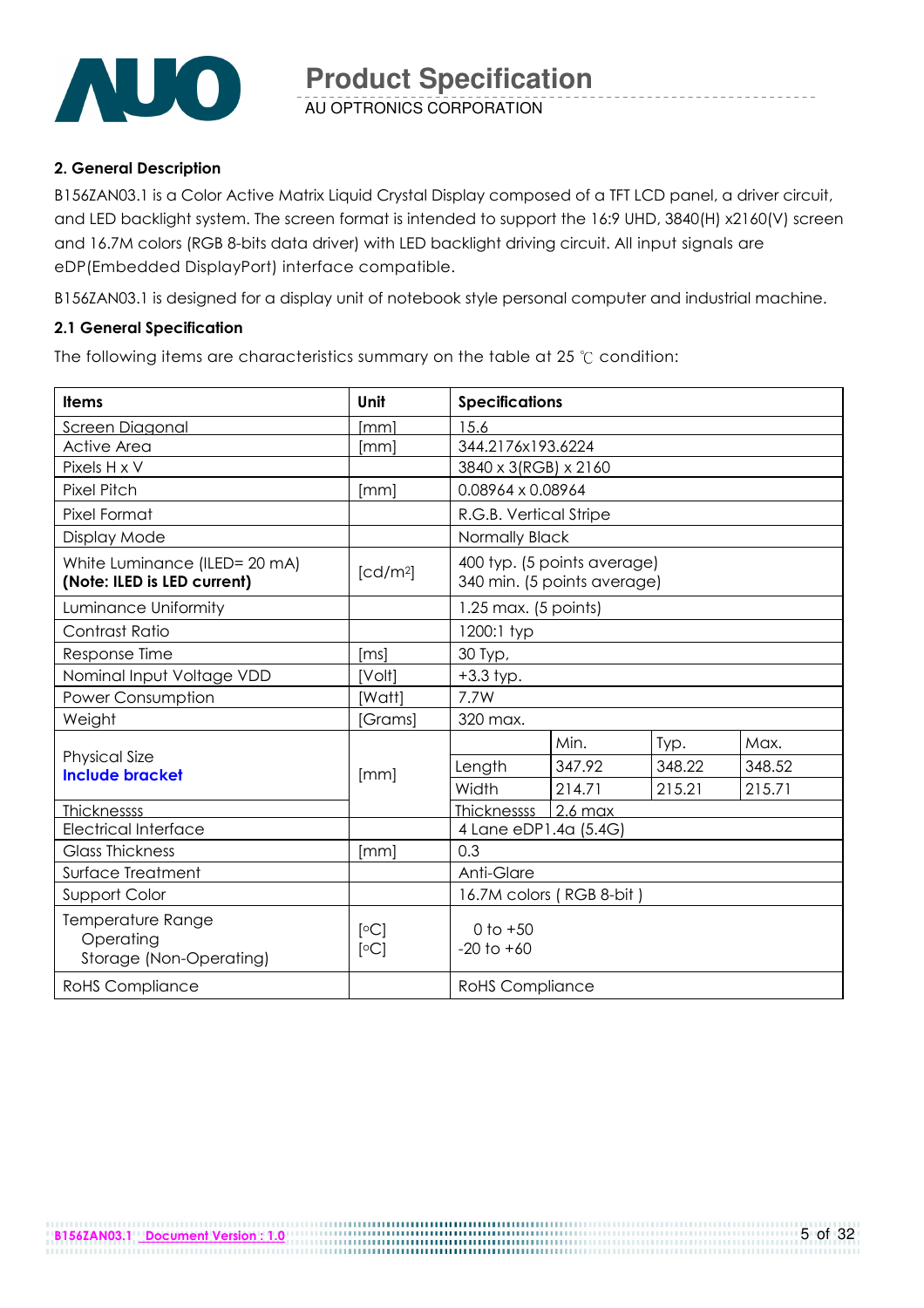

AU OPTRONICS CORPORATION

#### 2.2 Optical Characteristics

The optical characteristics are measured under stable conditions at 25℃ (Room Temperature) :

| Item                          |             | Symbol                              | <b>Conditions</b>                            | Min.                     | Typ.           | Max.                                                 | Unit              | <b>Note</b>    |
|-------------------------------|-------------|-------------------------------------|----------------------------------------------|--------------------------|----------------|------------------------------------------------------|-------------------|----------------|
| White Luminance<br>ILED=20 mA |             |                                     | 5 points average                             | 340                      | 400            | $\blacksquare$                                       | cd/m <sup>2</sup> | 1, 4, 5.       |
| Viewing Angle                 |             | $\Theta_{\mathsf{R}}$<br>$\theta_L$ | Horizontal<br>(Right)<br>$CR = 10$<br>(Left) | 80<br>80                 | 85<br>85       | $\overline{\phantom{a}}$<br>$\overline{\phantom{a}}$ | degree            |                |
|                               |             | ΨH<br>$\Psi L$                      | Vertical<br>(Upper)<br>$CR = 10$<br>(Lower)  | 80<br>80                 | 85<br>85       | $\overline{\phantom{a}}$<br>$\overline{\phantom{a}}$ |                   | 4, 9           |
| Luminance Uniformity          |             | $\delta_{5P}$                       | 5 Points                                     | $\equiv$                 | $\blacksquare$ | 1.25                                                 |                   | 1, 3, 4        |
| Luminance Uniformity          |             | $\delta$ 13P                        | 13 Points                                    | $\blacksquare$           | $\blacksquare$ | 1.60                                                 |                   | 2, 3, 4        |
| Contrast Ratio                |             | CR                                  |                                              | 800                      | 1200           | $\blacksquare$                                       |                   | 4, 6           |
| Cross talk                    |             | $\%$                                |                                              |                          |                | $\overline{4}$                                       |                   | 4, 7           |
| Response Time                 |             | T <sub>RT</sub>                     | Rising + Falling                             |                          | 30             | 35                                                   |                   |                |
|                               | Red         | Rx                                  |                                              | 0.621                    | 0.651          | 0.681                                                |                   |                |
|                               |             | <b>Ry</b>                           |                                              | 0.298                    | 0.328          | 0.358                                                |                   |                |
| Color /                       | Green       | Gx                                  |                                              | 0.176                    | 0.206          | 0.236                                                |                   |                |
| Chromaticity                  |             | Gy                                  | <b>CIE 1931</b>                              | 0.683                    | 0.713          | 0.743                                                |                   | $\overline{4}$ |
| Coodinates                    |             | <b>Bx</b>                           |                                              | 0.116                    | 0.146          | 0.176                                                |                   |                |
|                               | <b>Blue</b> | By                                  |                                              | 0.028                    | 0.058          | 0.088                                                |                   |                |
|                               |             | Wx                                  |                                              | 0.283                    | 0.313          | 0.343                                                |                   |                |
|                               | White       | Wy                                  |                                              | 0.299                    | 0.329          | 0.359                                                |                   |                |
| Adobe                         |             | $\%$                                |                                              | $\overline{\phantom{a}}$ | 100            | $\Box$                                               |                   |                |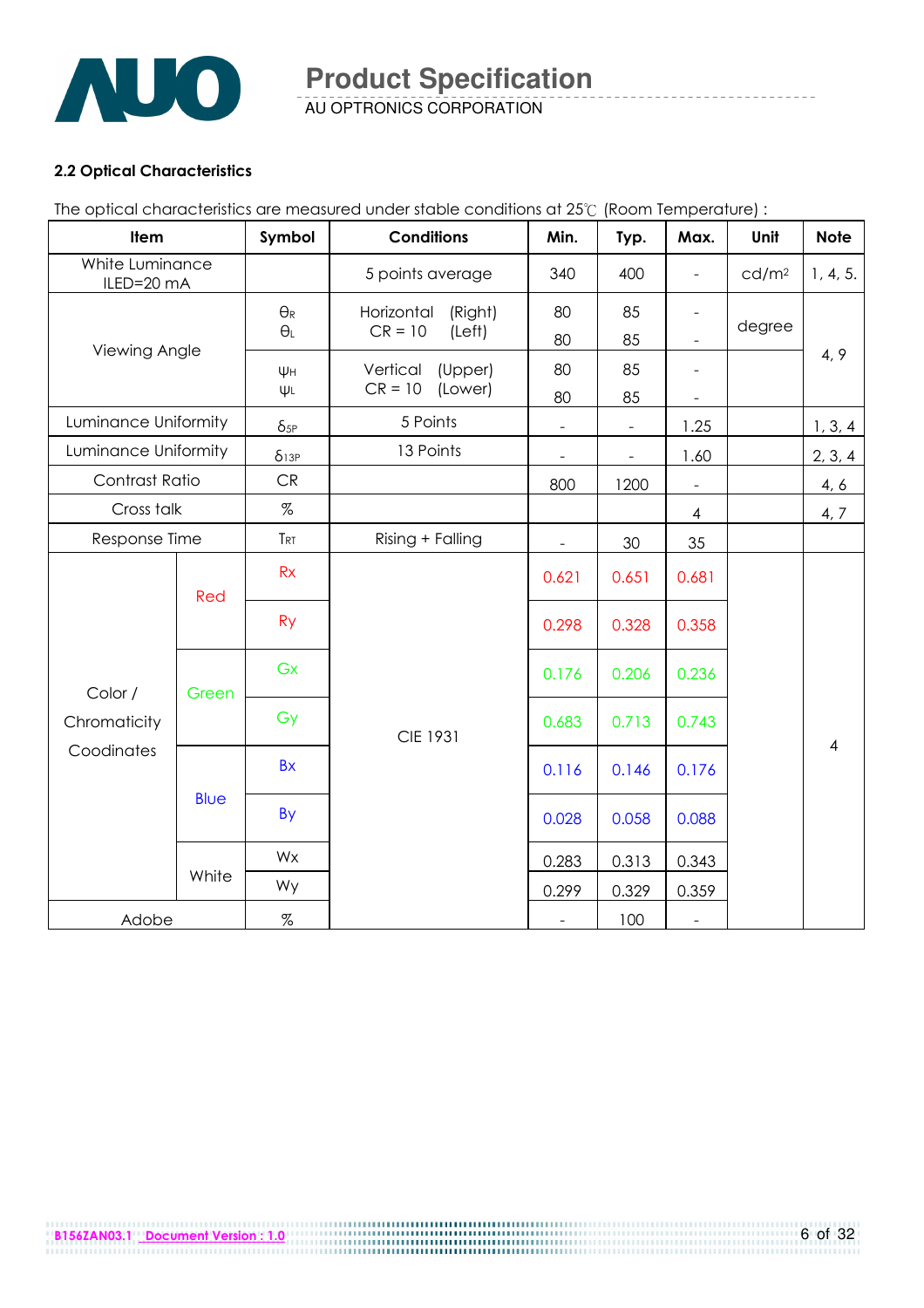

AU OPTRONICS CORPORATION

Note 1: 5 points position (Ref: Active area)



Note 2: 13 points position (Ref: Active area)



Note 3: The luminance uniformity of 5 or 13 points is defined by dividing the maximum luminance values by the minimum test point luminance

|                          | Maximum Brightness of five points     |
|--------------------------|---------------------------------------|
| $\delta$ ws              | Minimum Brightness of five points     |
| $\delta$ W <sub>13</sub> | Maximum Brightness of thirteen points |
|                          | Minimum Brightness of thirteen points |

#### Note 4: Measurement method

The LCD module should be stabilized at given temperature for 30 minutes to avoid abrupt temperature change during measuring. In order to stabilize the luminance, the measurement should be executed after lighting Backlight for 30 minutes in a stable, windless and dark room, and it should be measured in the

7 of 32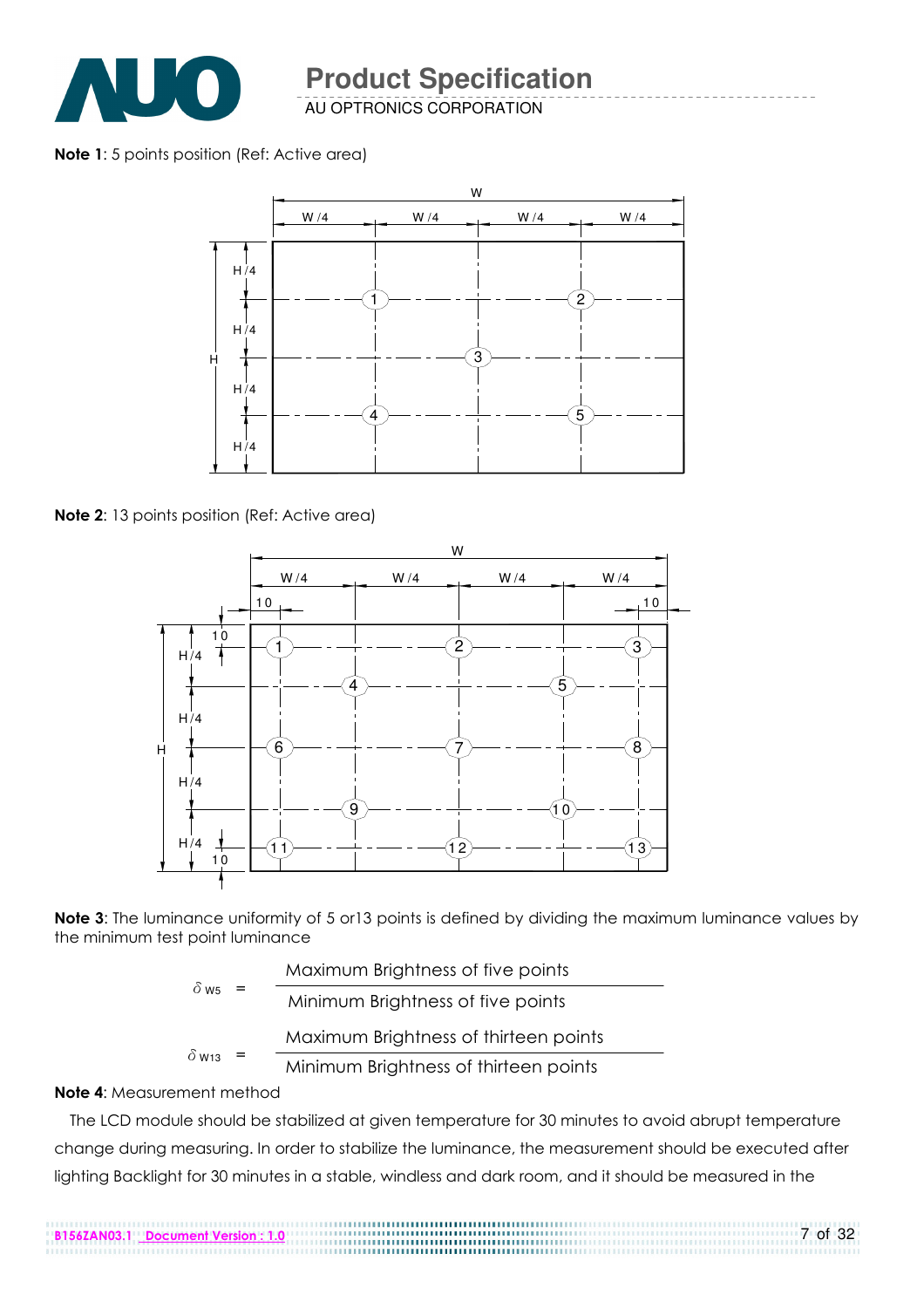

AU OPTRONICS CORPORATION



Center of the screen

**Note 5**: Definition of Average Luminance of White (Y<sub>L</sub>):

Measure the luminance of gray level 63 at 5 points,  $Y_L = [L (1) + L (2) + L (3) + L (4) + L (5)] / 5$ 

L (x) is corresponding to the luminance of the point X at Figure in Note (1).

#### Note 6: Definition of contrast ratio:

Contrast ratio is calculated with the following formula.

Contrast ratio (CR)= Brightness on the "White" state Brightness on the "Black" state

#### Note 7: Definition of Cross Talk (CT)

 $CT = | YB - YA | / YA \times 100 (%)$ 

#### **Where**

YA = Luminance of measured location without gray level 0 pattern (cd/m2)

......................

YB = Luminance of measured location with gray level 0 pattern (cd/m2)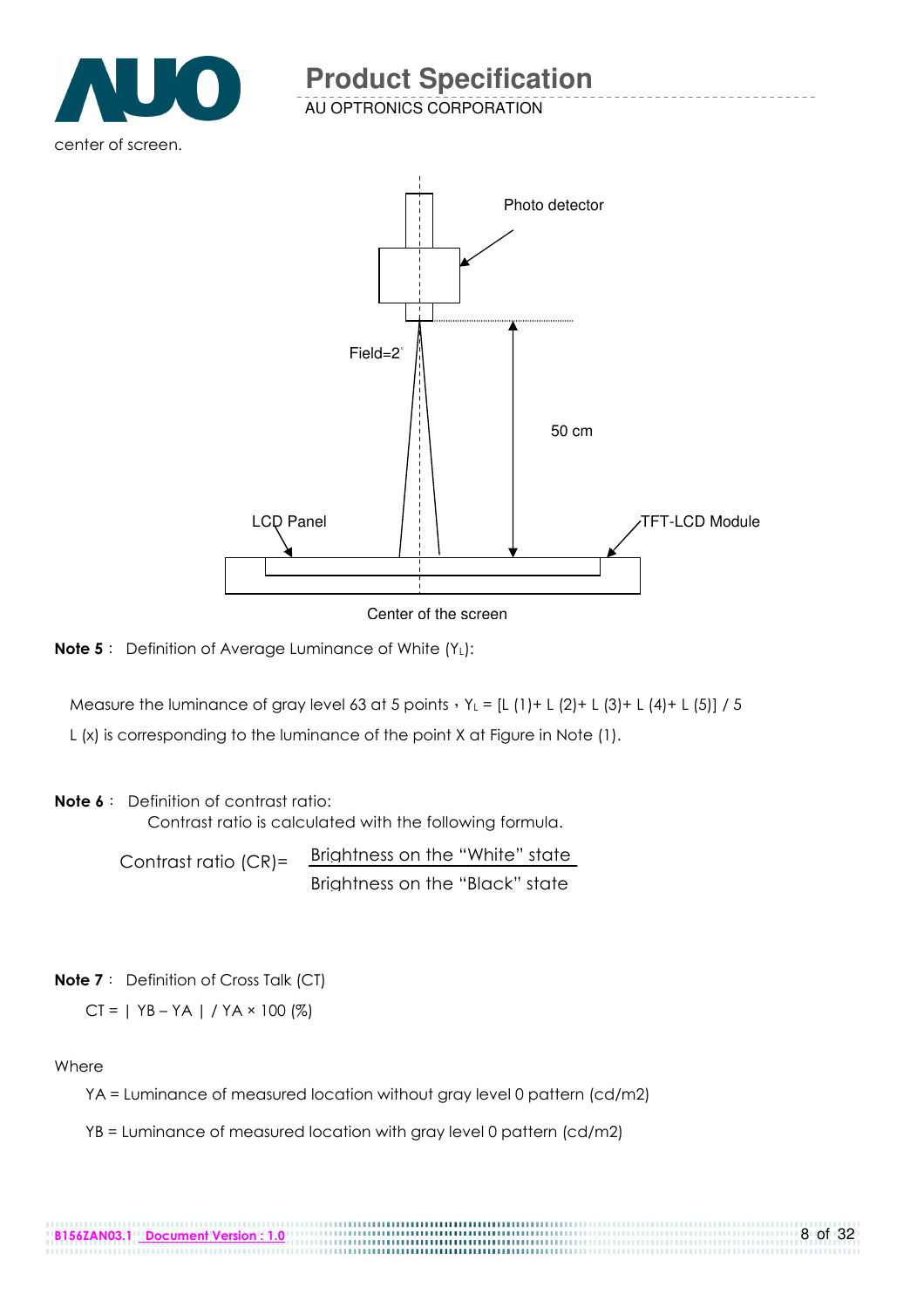



Note 8: Definition of response time:

The output signals of BM-7 or equivalent are measured when the input signals are changed from "Black" to "White" (falling time) and from "White" to "Black" (rising time), respectively. The response time interval between the 10% and 90% of amplitudes. Refer to figure as below.

.................................

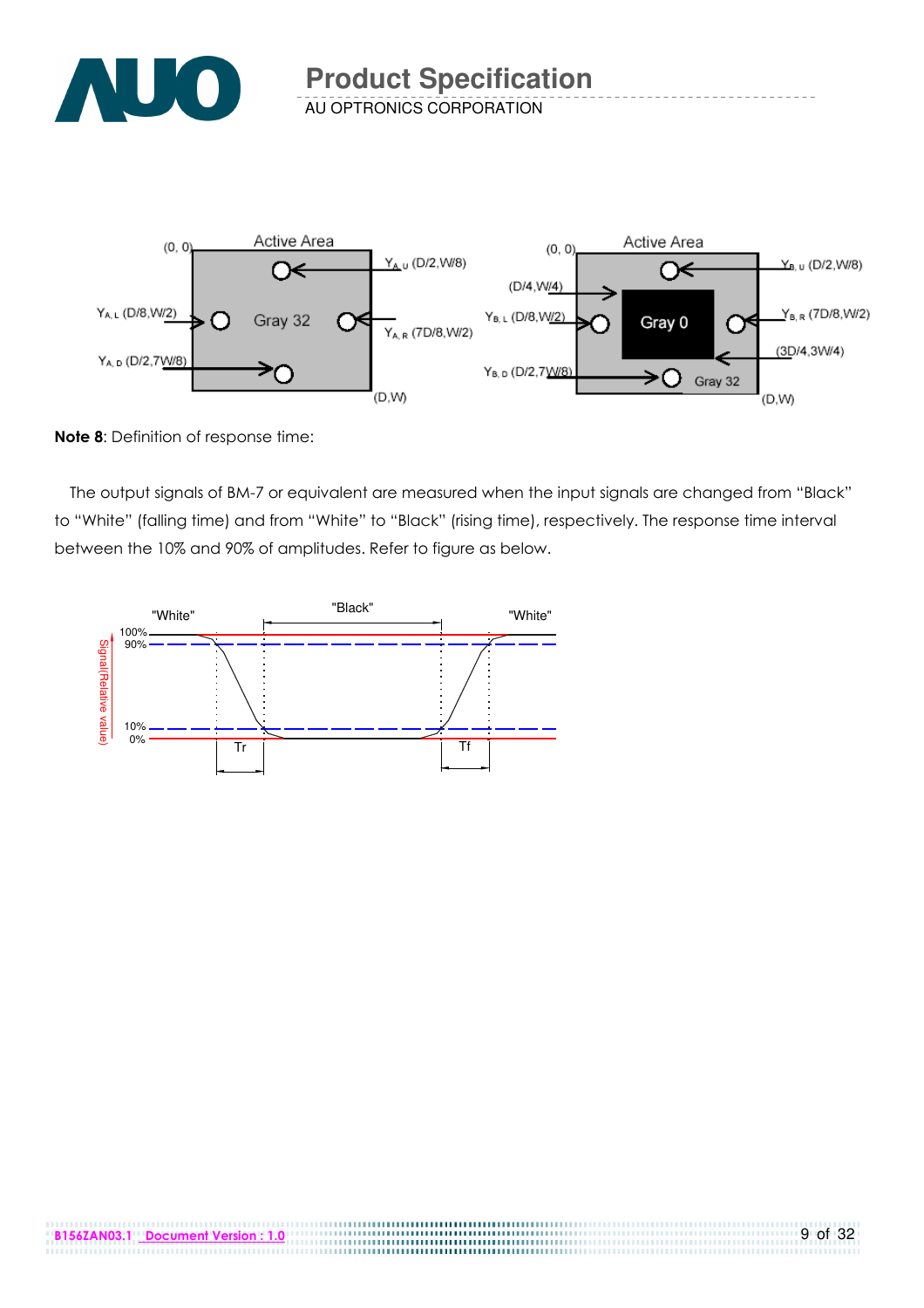

#### Note 9. Definition of viewing angle

 Viewing angle is the measurement of contrast ratio ≧10, at the screen center, over a 180° horizontal and 180° vertical range (off-normal viewing angles). The 180° viewing angle range is broken down as follows; 90° (θ) horizontal left and right and 90° (Φ) vertical, high (up) and low (down). The measurement direction is typically perpendicular to the display surface with the screen rotated about its center to develop the desired measurement viewing angle.

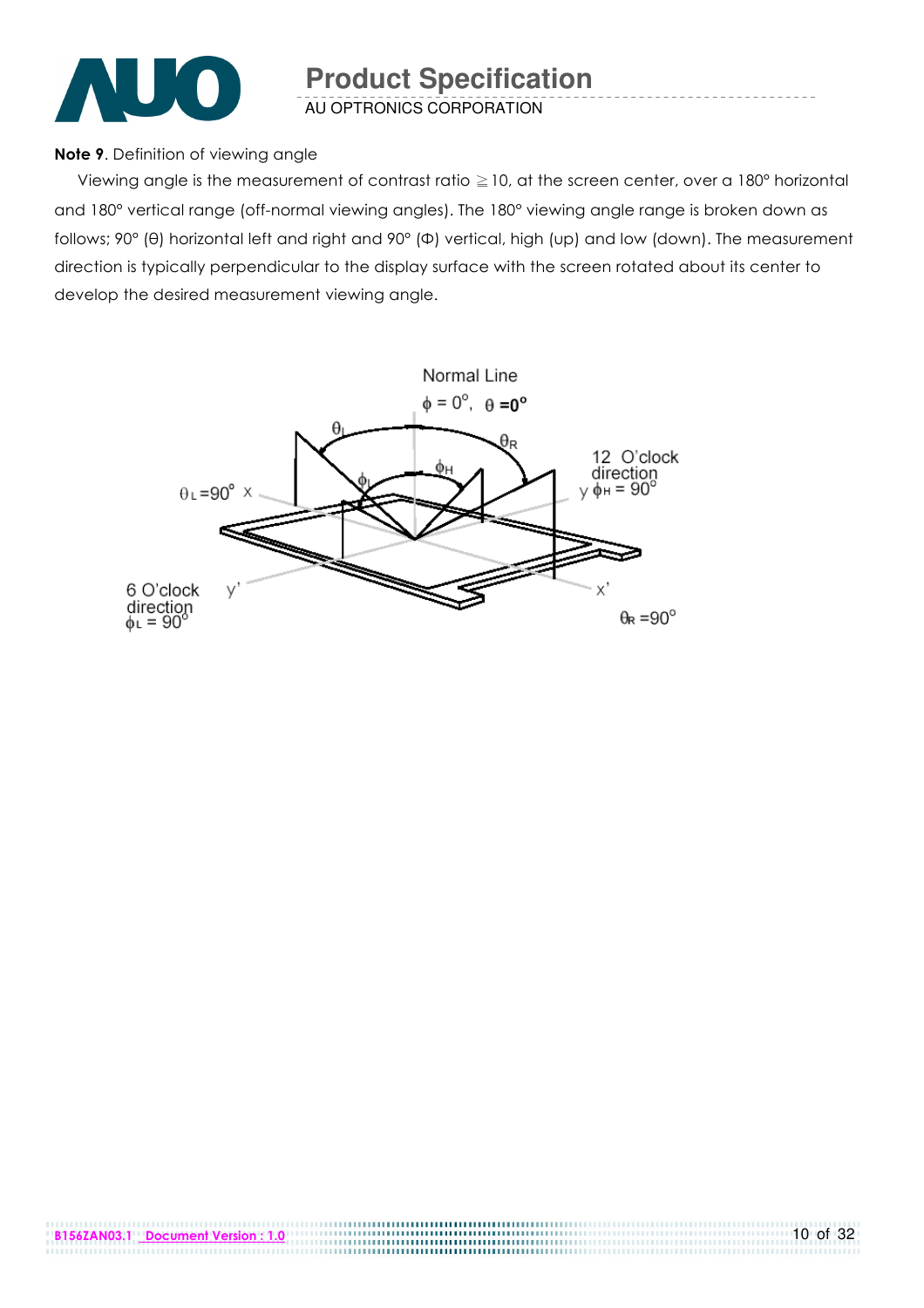

#### 3. Functional Block Diagram

The following diagram shows the functional block of the 15.6 inches wide Color TFT/LCD 40 Pin (One CH/connector Module)

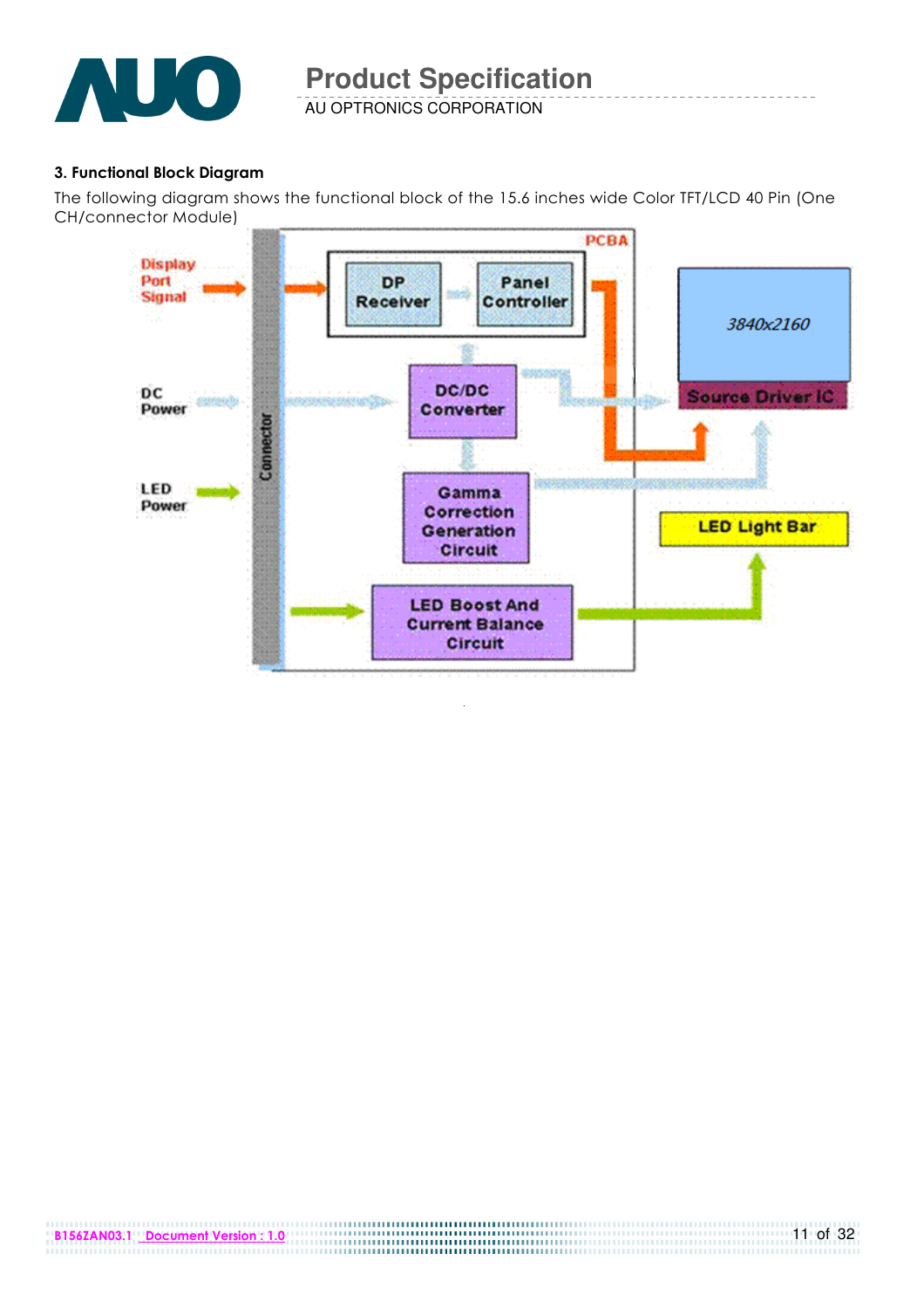

AU OPTRONICS CORPORATION

#### 4. Absolute Maximum Ratings

An absolute maximum rating of the module is as following:

#### 4.1 Absolute Ratings of TFT LCD Module

| ltem<br>ivmbol  |     | Min  | Max    | Unit   | <b>Conditions</b>      |
|-----------------|-----|------|--------|--------|------------------------|
| Logic/LCD Drive | Vın | −∪.ບ | $+4.0$ | [Volt] | Note<br>$\overline{ }$ |

#### 4.2 Absolute Ratings of Environment

| <b>Item</b>               | Symbol     | Min | Max   | Unit                    | <b>Conditions</b> |
|---------------------------|------------|-----|-------|-------------------------|-------------------|
| Operating                 | TOP        |     | $+50$ | $\lceil \circ C \rceil$ | Note 4            |
| <b>Operation Humidity</b> | <b>HOP</b> |     | 95    | [%RH]                   | Note 4            |
| Storage Temperature       | TST        | -20 | $+60$ | $\lceil \circ C \rceil$ | Note 4            |
| <b>Storage Humidity</b>   | <b>HST</b> |     | 95    | [%RH]                   | Note 4            |

Note 1: At Ta (25℃ )

Note 2: Permanent damage to the device may occur if exceed maximum values

Note 3: LED specification refer to section 5.2

Note 4: For quality performance, please refer to AUO IIS (Incoming Inspection Standard).

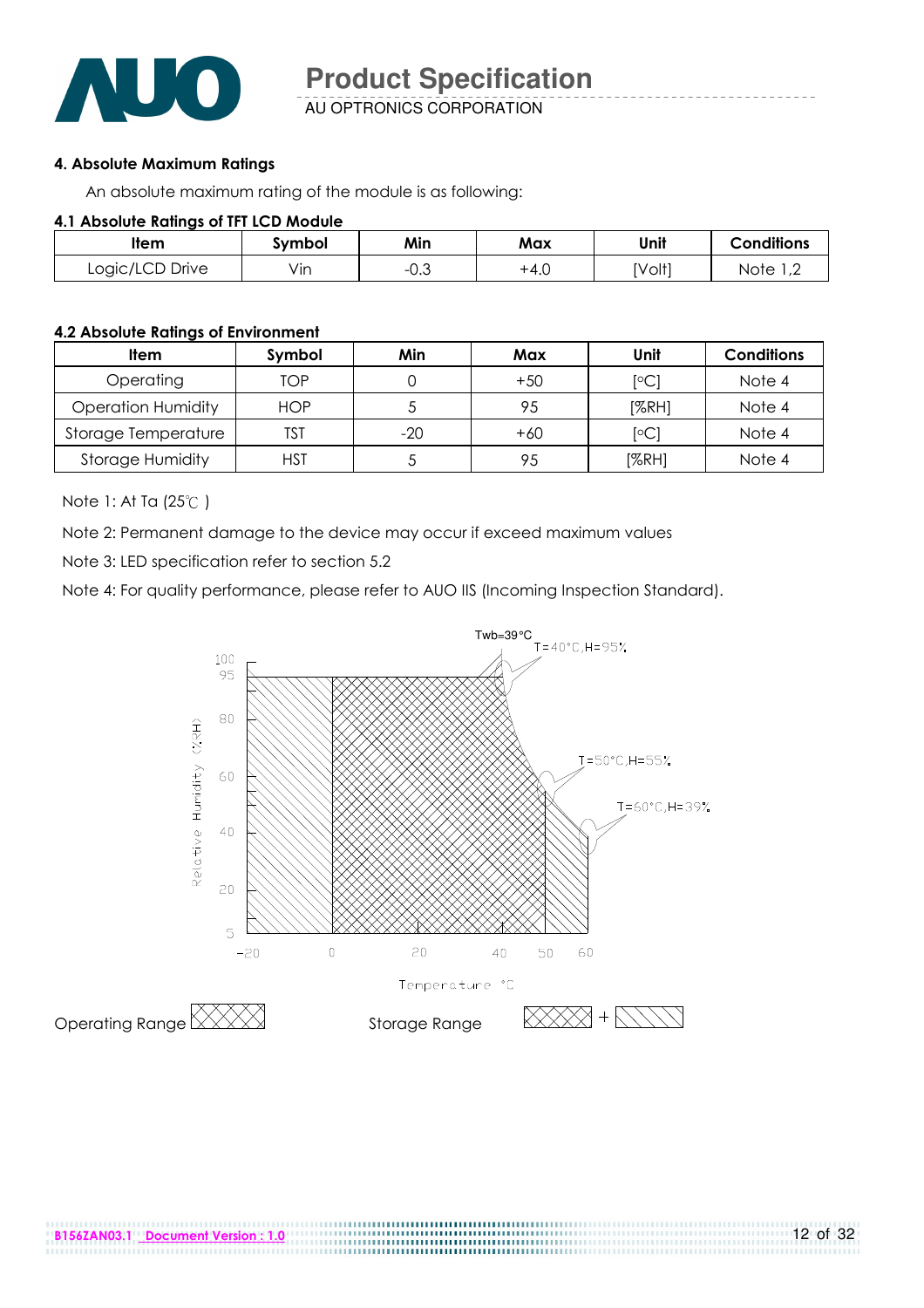

#### 5. Electrical Characteristics

#### 5.1 TFT LCD Module 5.1.1 Power Specification

Input power specifications are as follows;

The power specification are measured under 25℃ and frame frenquency under 60Hz

| Symble       | Parameter                                      | Min | <b>Typ</b> | Max  | <b>Units</b>  | <b>Note</b> |
|--------------|------------------------------------------------|-----|------------|------|---------------|-------------|
| <b>VDD</b>   | Logic/LCD Drive<br>Voltage                     | 3.0 | 3.3        | 3.6  | [Volt]        |             |
| <b>PDD</b>   | <b>VDD Power</b>                               |     |            | 1.9  | [Watt]        | Note 1      |
| IDD          | <b>IDD Current</b>                             |     |            | 633  | [MA]          | Note 1      |
| <b>IRush</b> | Inrush Current                                 |     |            | 2000 | [MA]          | Note 2      |
| VDDrp        | Allowable<br>Logic/LCD Drive<br>Ripple Voltage |     |            | 100  | [mV]<br>$p-p$ |             |

Note 1: Maximum Measurement Condition: Mosaic pattern (PDD (max) = VDD(min) x IDD(max))



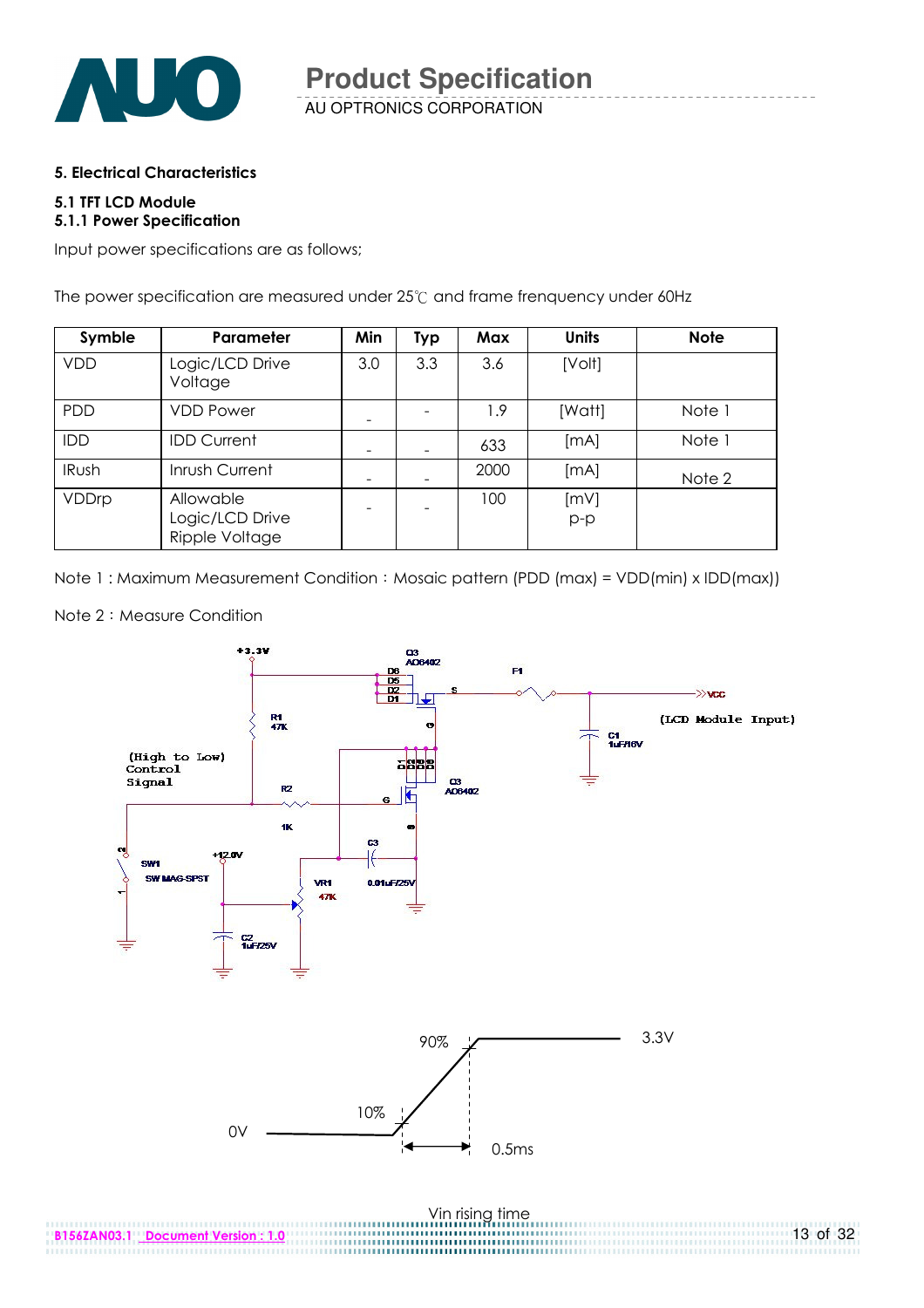

#### 5.1.2 Signal Electrical Characteristics

Signal electrical characteristics are as follows;

#### Display Port main link signal:



| Display port main link |                                            |     |     |      |      |  |  |
|------------------------|--------------------------------------------|-----|-----|------|------|--|--|
|                        |                                            | Min | 'yp | Max  | unit |  |  |
| <b>VCM</b>             | RX input DC Common Mode Voltage            |     |     |      |      |  |  |
| VDiff <sub>P-P</sub>   | Peak-to-peak Voltage at a receiving Device | 100 |     | 1320 | m۷   |  |  |

Follow as VESA display port standard V1.1a

#### Display Port AUX\_CH signal:

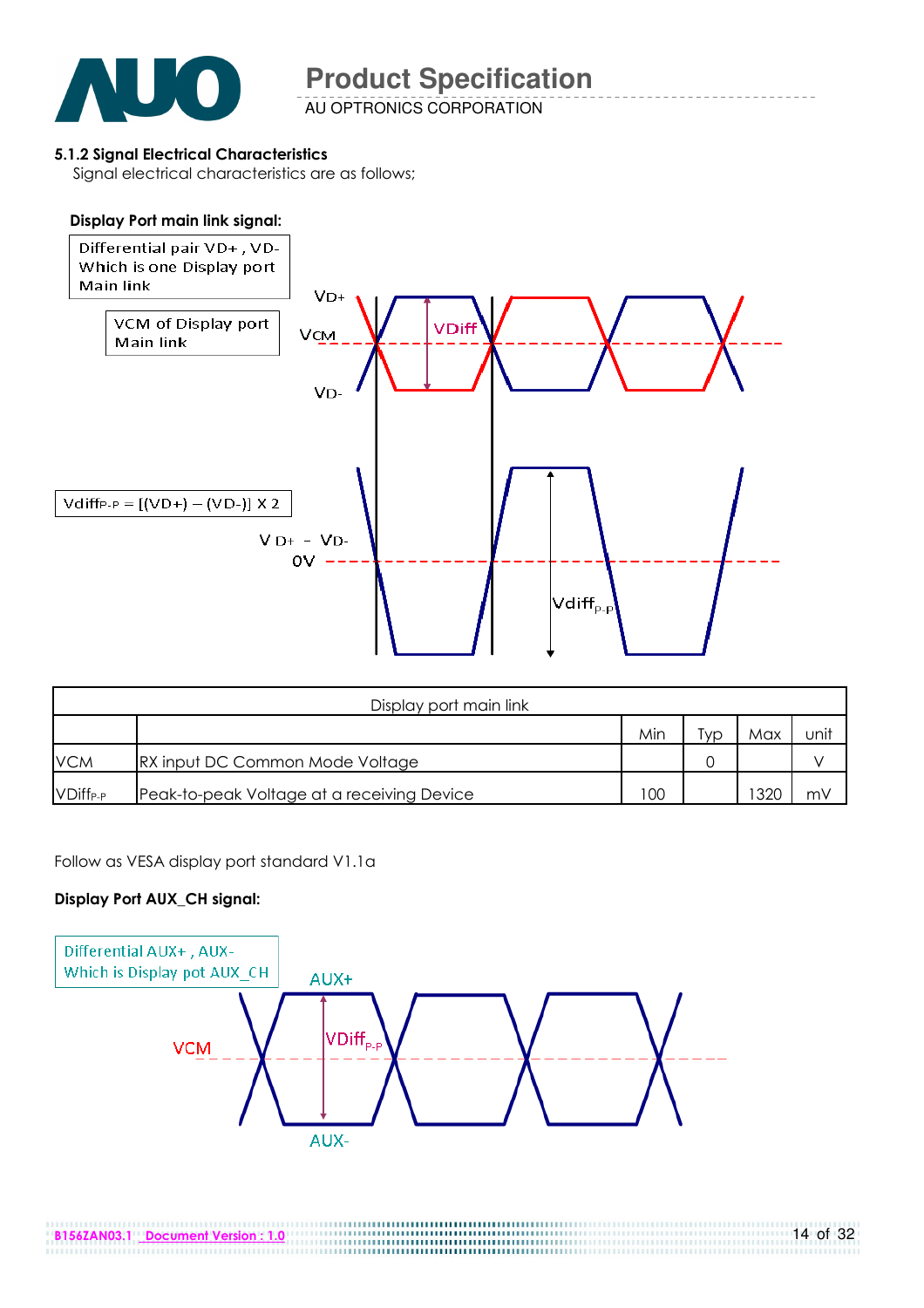

AU OPTRONICS CORPORATION

| Display port AUX_CH  |                                                |     |     |     |      |  |  |
|----------------------|------------------------------------------------|-----|-----|-----|------|--|--|
|                      |                                                | Min | Гvр | Max | unit |  |  |
| <b>VCM</b>           | AUX DC Common Mode Voltage                     |     |     |     |      |  |  |
| VDiff <sub>P-P</sub> | AUX Peak-to-peak Voltage at a receiving Device | 0.4 | 0.6 | 0.8 |      |  |  |

Follow as VESA display port standard V1.1a.

#### Display Port VHPD signal:

| Display port VHPD |                    |      |                          |               |      |
|-------------------|--------------------|------|--------------------------|---------------|------|
|                   |                    | Min  | Typ                      | Max           | unit |
| <b>VHPD</b>       | <b>HPD Voltage</b> | 2.25 | $\overline{\phantom{0}}$ | $\sim$<br>o.o |      |

Follow as VESA display port standard V1.1a.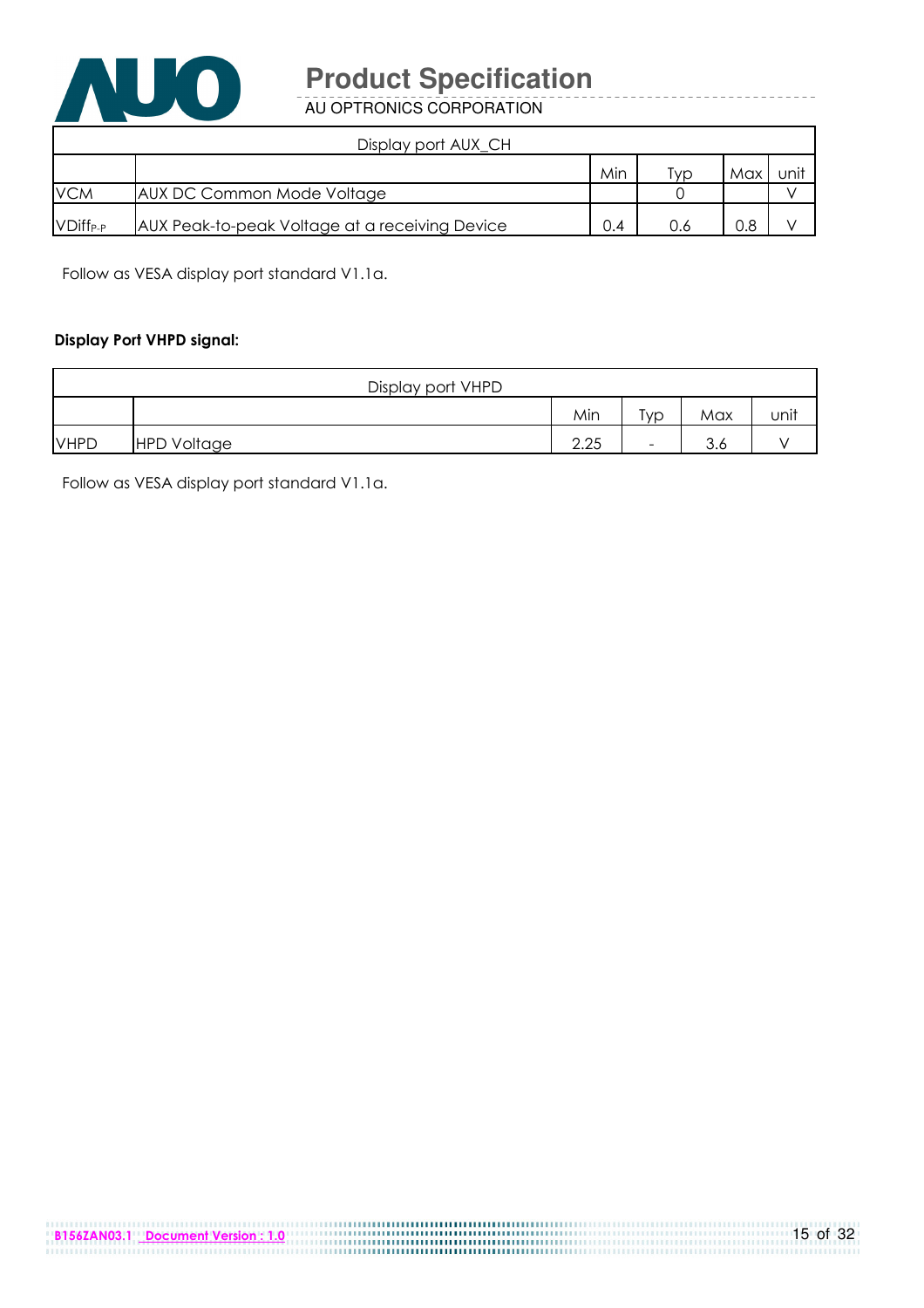

AU OPTRONICS CORPORATION

#### 5.2 Backlight Unit

#### 5.2.1 LED characteristics

| Parameter                             | Symbol      | Min    | Typ                      | Max | <b>Units</b> | Condition                                   |
|---------------------------------------|-------------|--------|--------------------------|-----|--------------|---------------------------------------------|
| <b>Backlight Power</b><br>Consumption | <b>PLED</b> |        | $\overline{\phantom{a}}$ | 5.8 | [Watt]       | (Ta=25°C), Note 1<br>Vin =12V               |
| LED Life-Time                         | N/A         | 15,000 | $\overline{\phantom{0}}$ |     | Hour         | $(Ta=25^{\circ}C)$ , Note 2<br>$I_F = 20mA$ |

Note 1: Calculator value for reference PLED = VF (Normal Distribution) \* IF (Normal Distribution) / Efficiency Note 2: The LED life-time define as the estimated time to 50% degradation of initial luminous.

#### 5.2.2 Backlight input signal characteristics

| Parameter                            | Symbol      | Min | <b>Typ</b> | Max  | <b>Units</b> | Remark                 |
|--------------------------------------|-------------|-----|------------|------|--------------|------------------------|
| <b>LED Power Supply</b>              | <b>VLED</b> | 9.0 | 12.0       | 21.0 | [Volt]       |                        |
| LED Enable Input<br>High Level       | VLED_EN     | 2.5 |            | 5.5  | [Volt]       |                        |
| LED Enable Input<br>Low Level        | *Note 1     |     |            | 0.5  | [Volt]       |                        |
| PWM Logic Input<br><b>High Level</b> | VPWM_EN     | 2.5 |            | 5.5  | [Volt]       | Define as              |
| PWM Logic Input<br>Low Level         | *Note 1     |     |            | 0.5  | [Volt]       | Connector<br>Interface |
| PWM Input Frequency                  | <b>FPWM</b> | 200 | 1K         | 10K  | Hz           | $(Ta=25^{\circ}C)$     |
| PWM Duty Ratio                       | Duty        | 5   | --         | 100  | $\%$         |                        |

B156ZAN03.1 Document Version : 1.0 16 of 32

Note 1 : Recommend system pull up/down resistor no bigger than 10kohm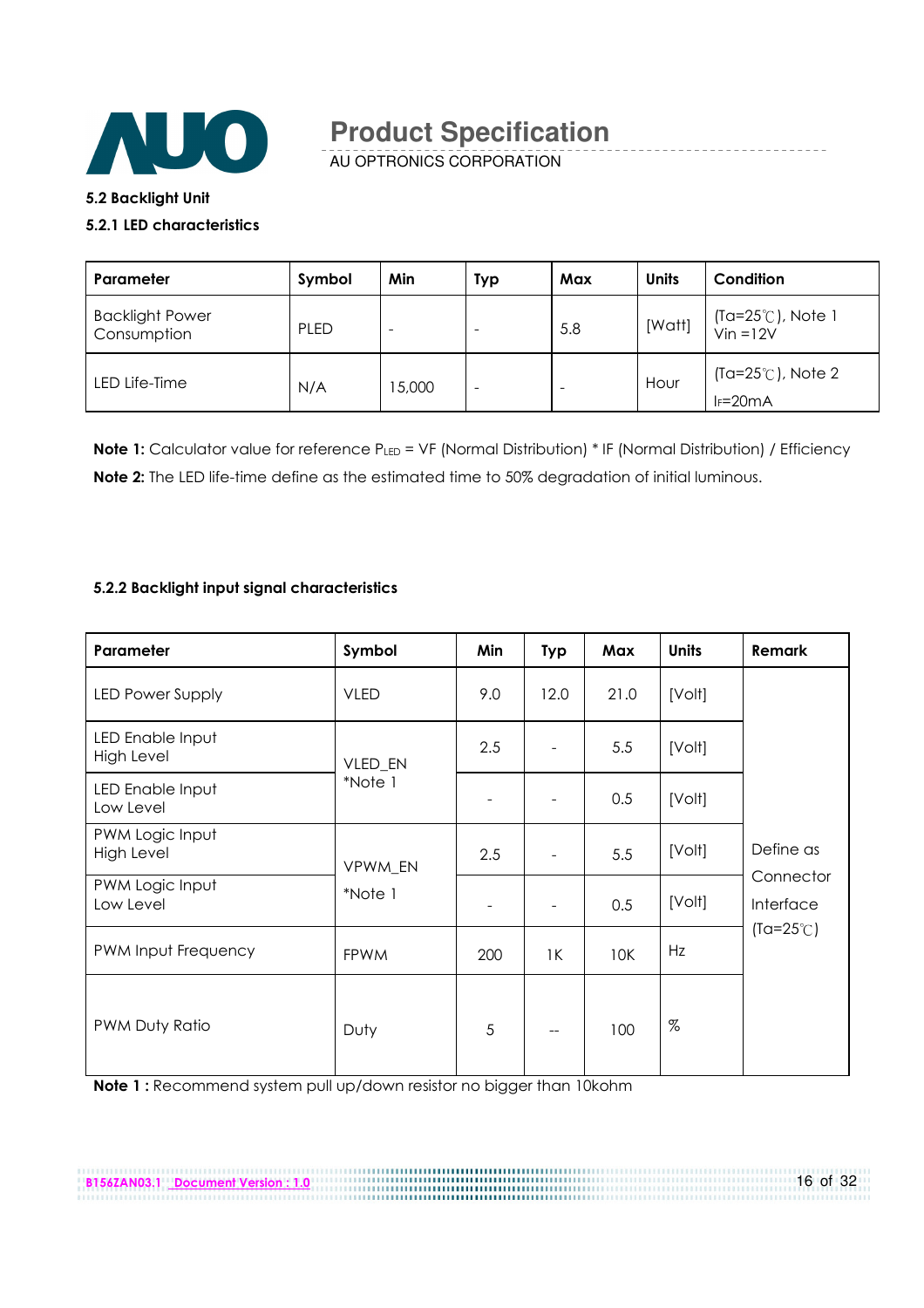

AU OPTRONICS CORPORATION **Product Specification** 

#### 6. Signal Interface Characteristic

#### 6.1 Pixel Format Image

Following figure shows the relationship of the input signals and LCD pixel format.

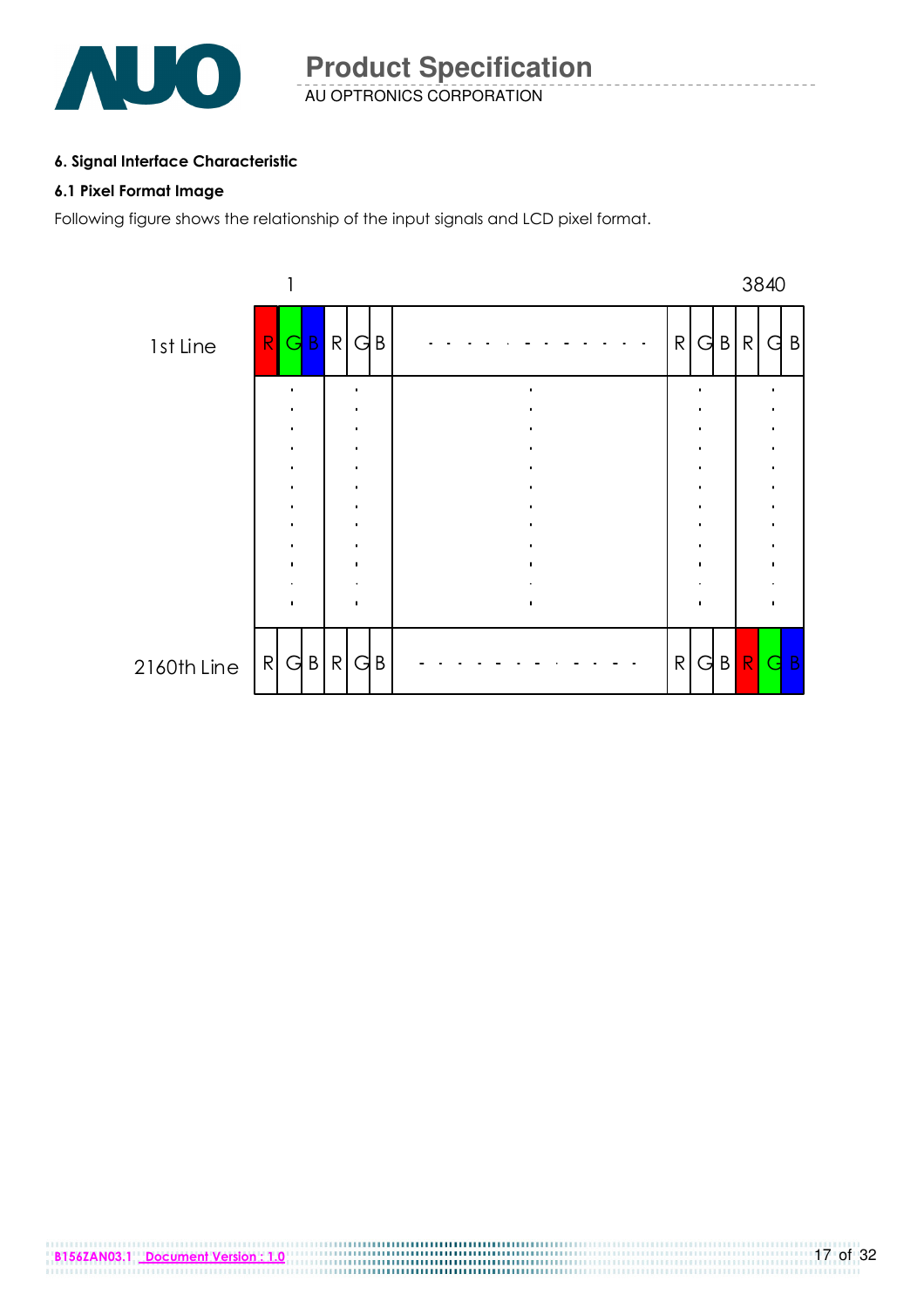

AU OPTRONICS CORPORATION **Product Specification** 

#### 6.2 Integration Interface Requirement

#### 6.2.1 Connector Description

Physical interface is described as for the connector on module. These connectors are capable of accommodating the following signals and will be following components.

| <b>Connector Name / Designation</b> | <b>For Signal Connector</b>       |
|-------------------------------------|-----------------------------------|
| Manufacturer                        | I-PEX or compatible               |
| Type / Part Number                  | IPEX 20455-040E-12R or compatible |
| Mating Housing/Part Number          | I-PEX 20453-040T-01 or compatible |

#### 6.2.2 Pin Assignment

eDP lane is a differential signal technology for LCD interface and high speed data transfer device.

| <b>PIN NO</b>  | Symbol              | <b>Function</b>                       |
|----------------|---------------------|---------------------------------------|
| $\mathbf{1}$   | <b>NC</b>           | No Connect (Reserved)                 |
| $\overline{2}$ | H GND               | <b>High Speed Ground</b>              |
| 3              | Lane3 N             | Comp Signal Lane3                     |
| $\overline{4}$ | Lane3_P             | True Signal Link Lane 3               |
| 5              | H_GND               | <b>High Speed Ground</b>              |
| 6              | Lane2_N             | Comp Signal Link Lane 2               |
| $\overline{7}$ | Lane <sub>2</sub> P | True Signal Link Lane 2               |
| 8              | H_GND               | <b>High Speed Ground</b>              |
| 9              | Lane1_N             | Comp Signal Lane 1                    |
| 10             | Lane1_P             | True Signal Link Lane 1               |
| 11             | H GND               | <b>High Speed Ground</b>              |
| 12             | Lane0_N             | Comp Signal Link Lane 0               |
| 13             | Lane0_P             | True Signal Link Lane 0               |
| 4              | H_GND               | <b>High Speed Ground</b>              |
| 15             | AUX_CH_P            | True Signal Auxiliary Ch.             |
| 16             | AUX_CH_N            | Comp Signal Auxiliary Ch.             |
| 17             | H_GND               | <b>High Speed Ground</b>              |
| 18             | LCD_VCC             | LCD logic and driver power            |
| 19             | LCD_VCC             | LCD logic and driver power            |
| 20             | LCD_VCC             | LCD logic and driver power            |
| 21             | LCD_VCC             | LCD logic and driver power            |
| 22             | LCD_Self_Test or NC | LCD Panel Self Test Enable (Optional) |
| 23             | <b>LCD GND</b>      | LCD logic and driver ground           |
| 24             | <b>LCD GND</b>      | LCD logic and driver ground           |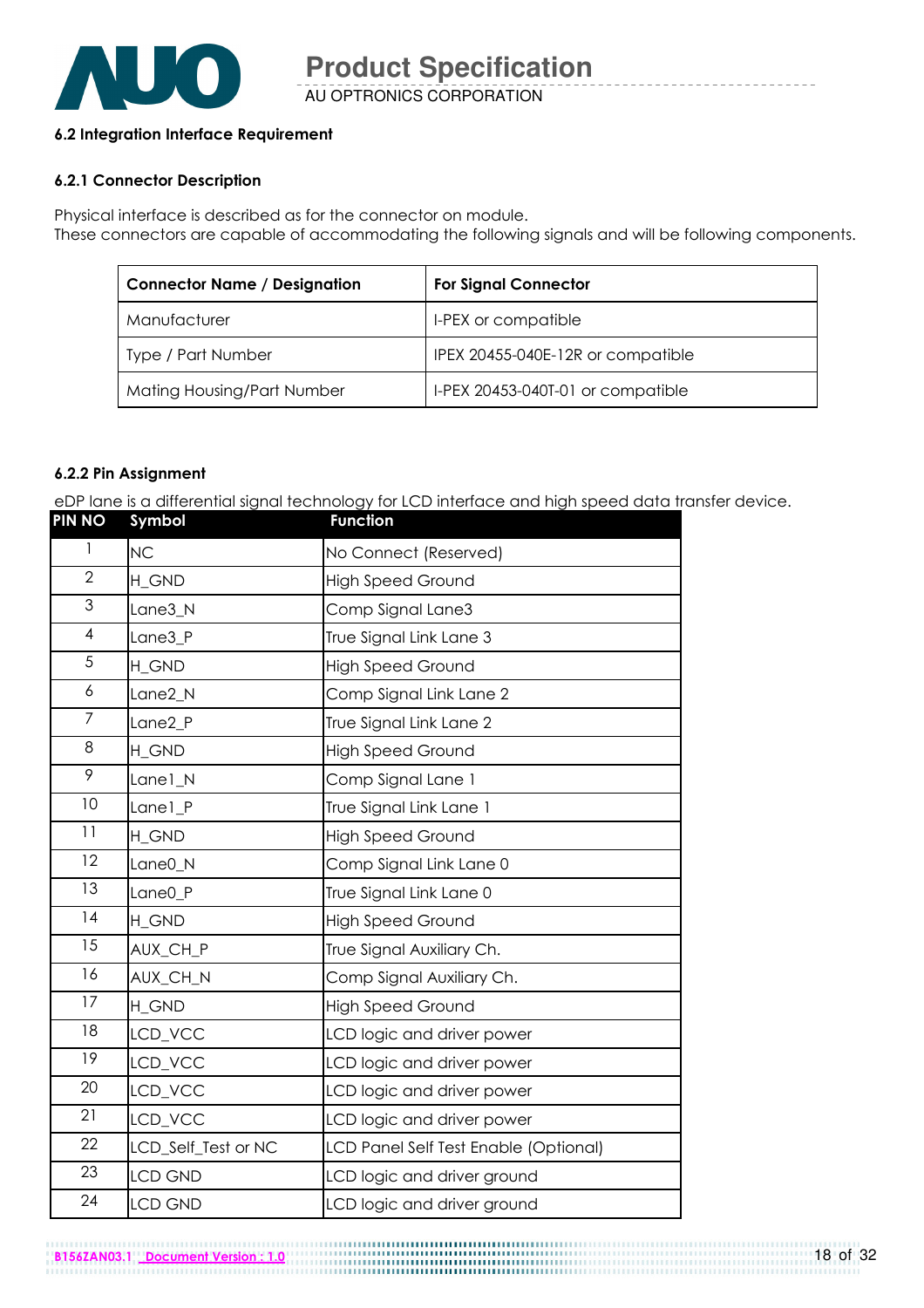

AU OPTRONICS CORPORATION

| 25 | <b>LCD GND</b>    | LCD logic and driver ground            |
|----|-------------------|----------------------------------------|
| 26 | <b>LCD GND</b>    | LCD logic and driver ground            |
| 27 | <b>HPD</b>        | HPD signale pin                        |
| 28 | <b>BL_GND</b>     | Backlight_ground                       |
| 29 | <b>BL_GND</b>     | Backlight_ground                       |
| 30 | <b>BL_GND</b>     | Backlight_ground                       |
| 31 | <b>BL_GND</b>     | Backlight_ground                       |
| 32 | <b>BL_Enable</b>  | Backlight On / Off                     |
| 33 | <b>BL PWM DIM</b> | System PWM signal Input                |
| 34 | NC                | <b>NC</b>                              |
| 35 | NC                | No connect (Reverse for AUO TEST only) |
| 36 | BL_PWR            | Backlight power (9V~21V)               |
| 37 | BL PWR            | Backlight power (9V~21V)               |
| 38 | BL_PWR            | Backlight power (9V~21V)               |
| 39 | BL_PWR            | Backlight power (9V~21V)               |
| 40 | <b>NC</b>         | No Connect                             |

Note1: start from right side

Note2: Input signals shall be low or High-impedance state when VDD is off.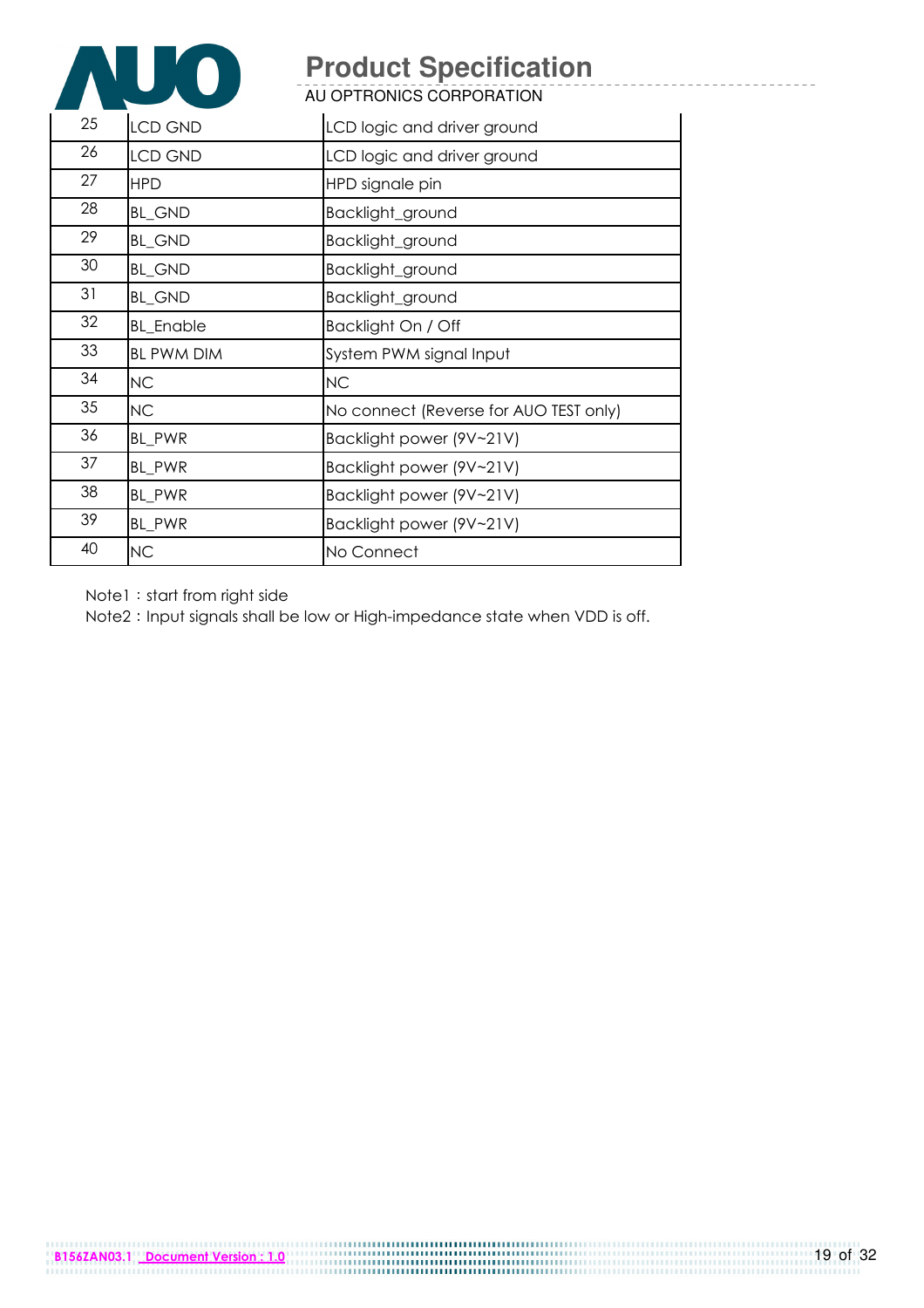

AU OPTRONICS CORPORATION **Product Specification** 

#### 6.3 Interface Timing

Basically, interface timings should match the 3840x2160 /60Hz manufacturing guide line timing.

| Parameter              |                 | Symbol                     | Min. | Typ.       | Max. | Unit           |  |
|------------------------|-----------------|----------------------------|------|------------|------|----------------|--|
| <b>Frame Rate</b>      |                 |                            | ٠    | 60         |      | Hz             |  |
| <b>Clock frequency</b> |                 | $1/$ $T_{\text{Clock}}$    | ۰    | 533.5      |      | <b>MHz</b>     |  |
|                        | Period          | $\mathsf{T}_{\forall}$     | ۰    | 2222       | ۰    |                |  |
| Vertical               | <b>Active</b>   | $T_{VD}$                   |      | $T_{Line}$ |      |                |  |
| <b>Section</b>         | <b>Blanking</b> | $T_{VB}$                   | ۰    | 62         | ۰    |                |  |
|                        | Period          | Tн                         | ۰    | 4000       |      |                |  |
| <b>Horizontal</b>      | <b>Active</b>   | T <sub>HD</sub>            | 3840 |            |      | <b>T</b> Clock |  |
| <b>Section</b>         | <b>Blanking</b> | $\mathsf{T}_{\mathsf{HB}}$ | ٠    | 160        |      |                |  |

Note : 1. DE mode only

#### 6.3.2 Timing diagram

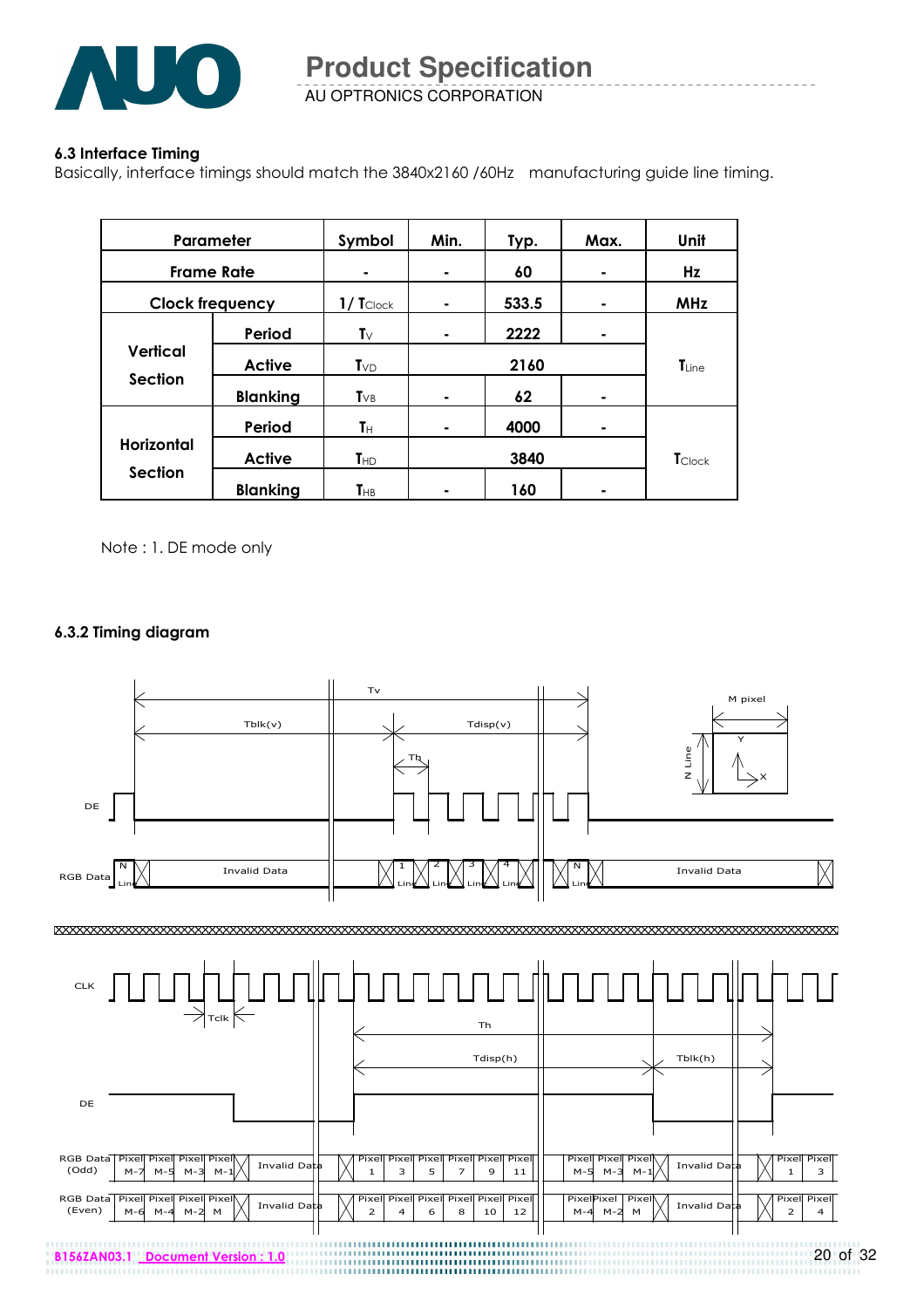

AU OPTRONICS CORPORATION **Product Specification** 

#### 6.4 Power ON/OFF Sequence

Power on/off sequence is as follows. Interface signals and LED on/off sequence are also shown in the chart. Signals from any system shall be Hi-Z state or low level when VDD is off

#### Display Port panel power sequence:



#### Display port interface power up/down sequence, normal system operation

#### Display Port AUX\_CH transaction only:



#### Display port interface power up/down sequence, AUX\_CH transaction only

B156ZAN03.1 Document Version : 1.0 21 of 32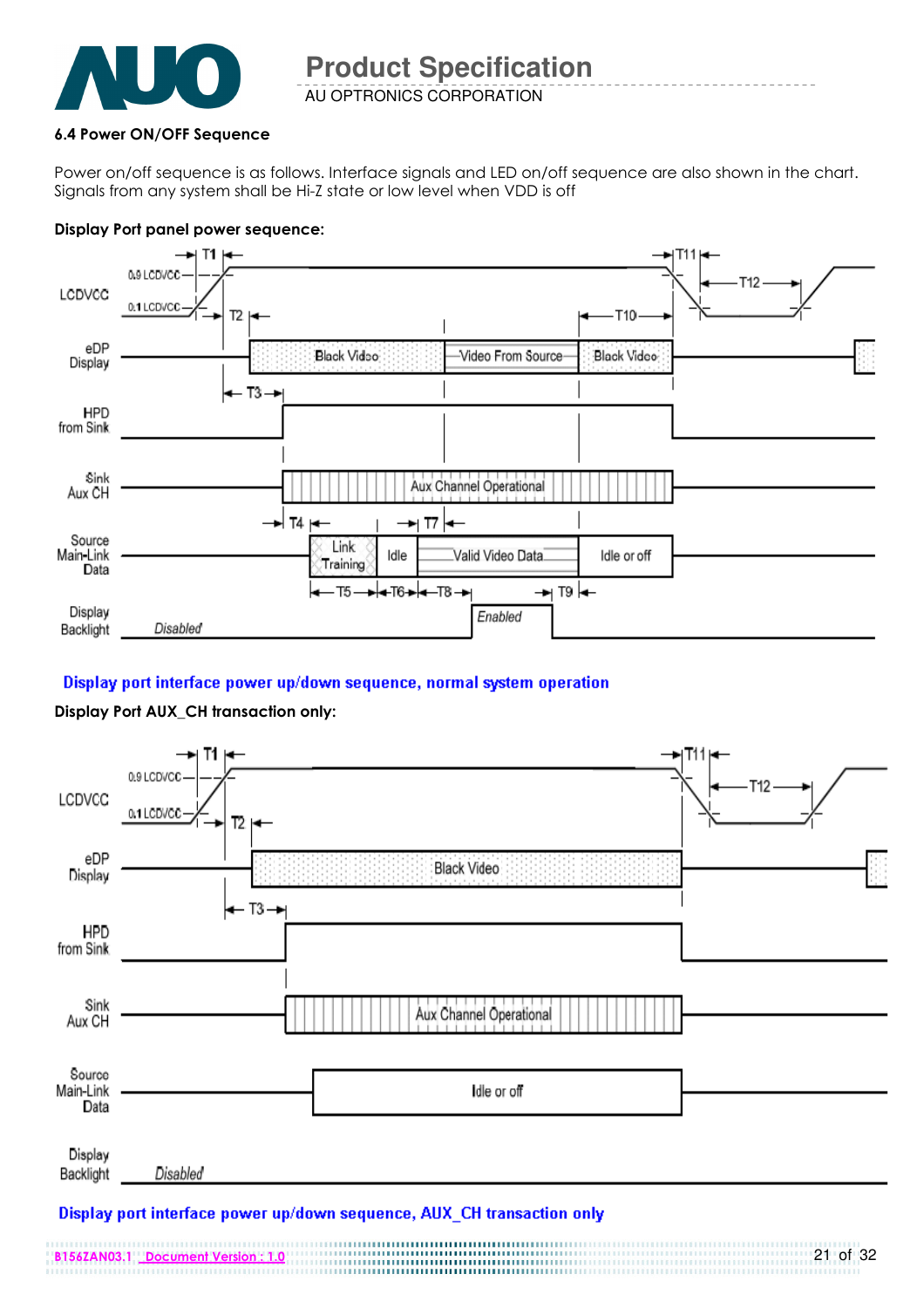

AU OPTRONICS CORPORATION

#### Display Port panel power sequence timing parameter:

| <b>Timing</b>  |                                                                |             | <b>Limits</b>     |      |                   | <b>Notes</b>                                                                                                    |  |
|----------------|----------------------------------------------------------------|-------------|-------------------|------|-------------------|-----------------------------------------------------------------------------------------------------------------|--|
| parameter      | <b>Description</b>                                             | Regd. by    | Min.              | Тур. | Max.              |                                                                                                                 |  |
| T <sub>1</sub> | power rail rise time, 10% to 90%                               | source      | 0.5 <sub>ms</sub> |      | 10ms              |                                                                                                                 |  |
| T <sub>2</sub> | delay from LCDVDD to black<br>video generation                 | sink        | 0 <sub>ms</sub>   |      | 200ms             | prevents display noise until valid<br>video data is received from the<br>source                                 |  |
| T <sub>3</sub> | delay from LCDVDD to HPD high                                  | <b>sink</b> | 0ms               |      | 200 <sub>ms</sub> | sink AUX_CH must be operational<br>upon HPD high.                                                               |  |
| <b>T4</b>      | delay from HPD high to link<br>training initialization         | source      |                   |      |                   | allows for source to read link<br>capability and initialize.                                                    |  |
| T <sub>5</sub> | link training duration                                         | source      |                   |      |                   | dependant on source link to read<br>training protocol.                                                          |  |
| T <sub>6</sub> | link idle                                                      | source      |                   |      |                   | <b>Min accounts for required BS-Idle</b><br>lpattern.<br><b>Max allows for source frame</b><br>synchronization. |  |
| lT7            | delay from valid video data from<br>source to video on display | <b>sink</b> | 0 <sub>ms</sub>   |      | 50ms              | max allows sink validate video<br>data and timing.                                                              |  |
| T <sub>8</sub> | delay from valid video data from<br>source to backlight enable | source      |                   |      |                   | source must assure display video<br>is stable.                                                                  |  |
| T9             | delay from backlight disable to<br>end of valid video data     | source      |                   |      |                   | source must assure backlight is<br>no longer illuminated.                                                       |  |
| <b>T10</b>     | delay from end of valid video<br>data from source to power off | source      | 0 <sub>ms</sub>   |      | <b>500ms</b>      |                                                                                                                 |  |
| <b>T11</b>     | power rail fall time, 905 to 10%                               | source      |                   |      | 10ms              |                                                                                                                 |  |
| <b>T12</b>     | power off time                                                 | source      | 500ms             |      |                   |                                                                                                                 |  |

Note1: The sink must include the ability to generate black video autonomously. The sink must automatically enable black video under the following conditions:

 -upon LCDVDD power on (with in T2 max)-when the "Novideostream\_Flag" (VB-ID Bit 3) is received from the source (at the end of T9).

 -when no main link data, or invalid video data, is received from the source. Black video must be displayed within 64ms (typ) from the start of either condition. Video data can be deemed invalid based on MSA and timing information, for example.

Note 2: The sink may implement the ability to disable the black video function, as described in Note 1, above, for system development and debugging purpose.

Note 3: The sink must support AUX\_CH polling by the source immediately following LCDVDD power on without causing damage to the sink device (the source can re-try if the sink is not ready). The sink must be able to respond to an AUX CH transaction with the time specified within T3 max.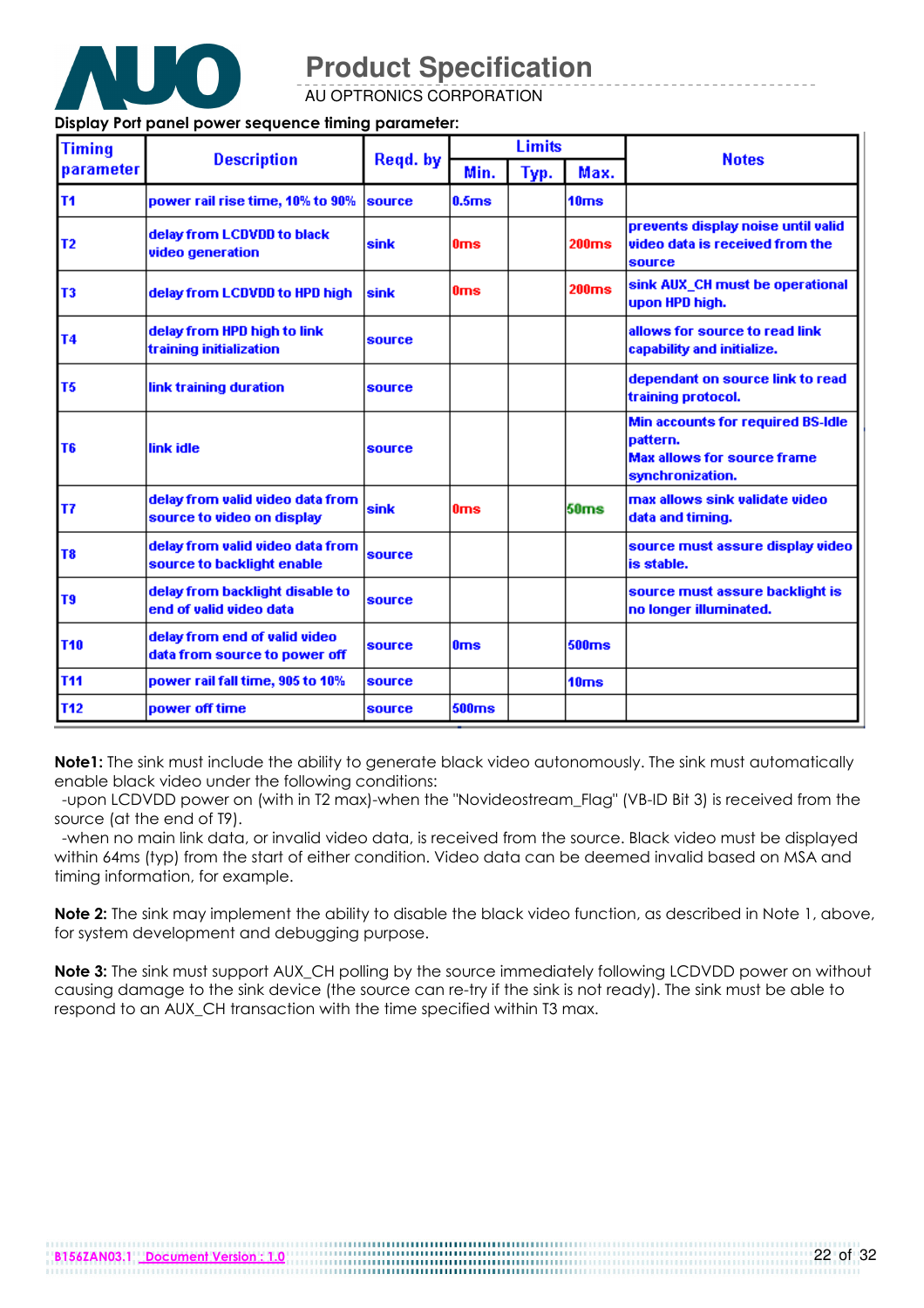

AU OPTRONICS CORPORATION

#### Display Port panel B/L power sequence timing parameter:



|                 | Min (ms) | Max (ms) |
|-----------------|----------|----------|
| <b>T13</b>      | 0.5      | 10       |
| T <sub>14</sub> | 10       |          |
| T <sub>15</sub> | 10       |          |
| T <sub>16</sub> | 10       |          |
| T <sub>17</sub> | 10       |          |
| <b>T18</b>      | 0.5      | 10       |
| T <sub>19</sub> | $1*$     |          |
| T <sub>20</sub> | 1 *      |          |

Note : When the adapter is hot plugged, the backlight power supply sequence is shown as below.



Seamless change: T19/T20 = 5xT<sub>PWM</sub>\* \*T<sub>PWM</sub>= 1/PWM Frequency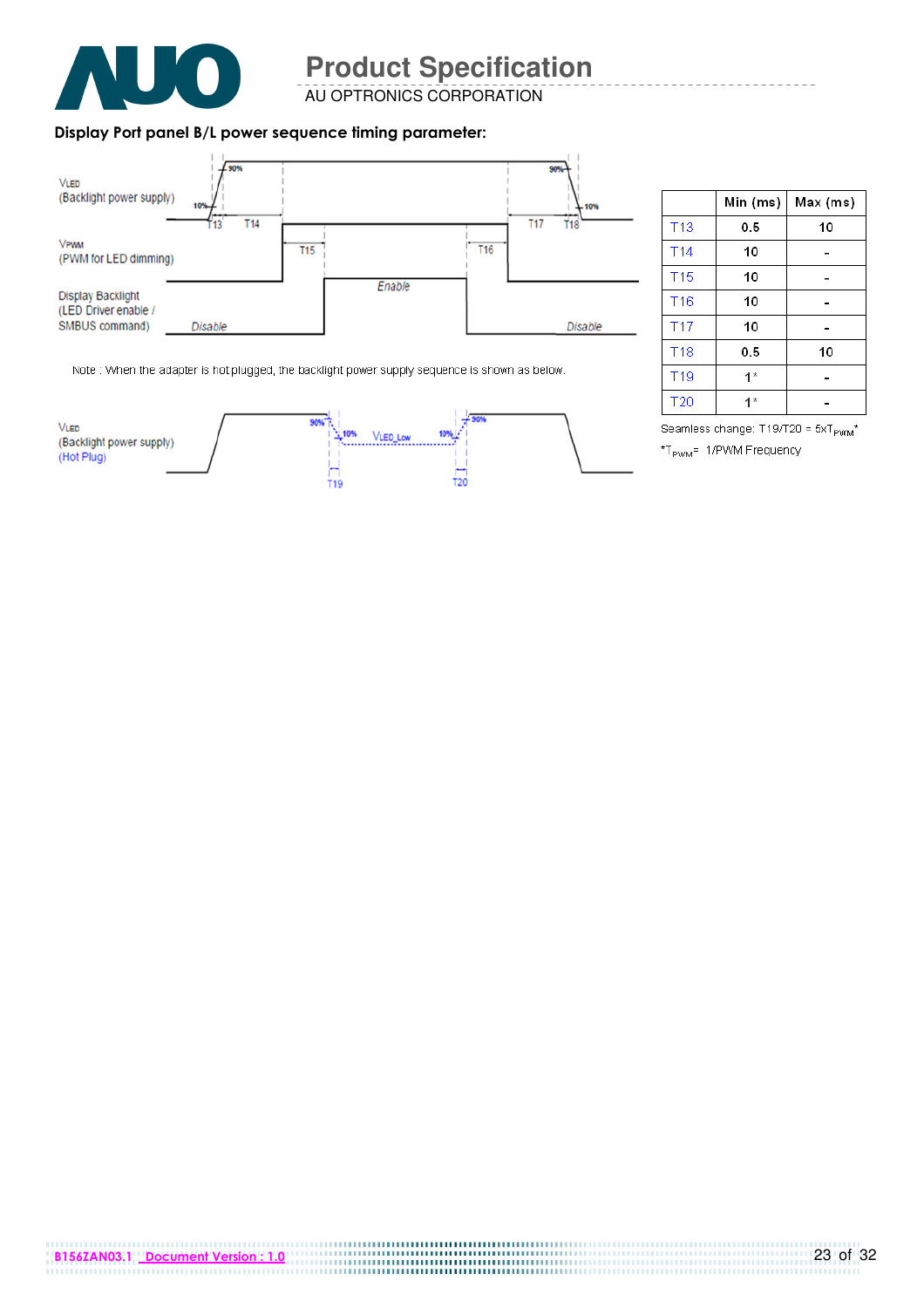

#### 7. Panel Reliability Test

#### 7.1 Vibration Test

#### Test Spec:

- **•** Test method: Non-Operation
- **Acceleration: 1.5 G**
- **Frequency:** 10 500Hz Random
- Sweep: 30 Minutes each Axis (X, Y, Z)

#### 7.2 Shock Test

#### Test Spec:

- **•** Test method: Non-Operation
- Acceleration: 220 G, Half sine wave
- Active time: 2 ms
- Pulse: X, Y, Z .one time for each side

#### 7.3 Reliability Test

| <b>Required Condition</b>                       | <b>Note</b> |
|-------------------------------------------------|-------------|
| Ta= 40℃, 90%RH, 300h                            |             |
| Ta= 50℃, Dry, 300h                              |             |
| Ta=0℃, 300h                                     |             |
| Ta= 60℃, 300h                                   |             |
| Ta= -20°C, 250h                                 |             |
| Ta=-20℃(30min)~60℃(30min), 100cycles condition. |             |
| <b>Contact: ±8 KV</b>                           | Note 1      |
|                                                 | Air: ±15 KV |

Note1: According to EN 61000-4-2, ESD class B: Some performance degradation allowed. No data lost . Self-recoverable. No hardware failures.

Remark: MTBF (Excluding the LED): 30,000 hours with a confidence level 90%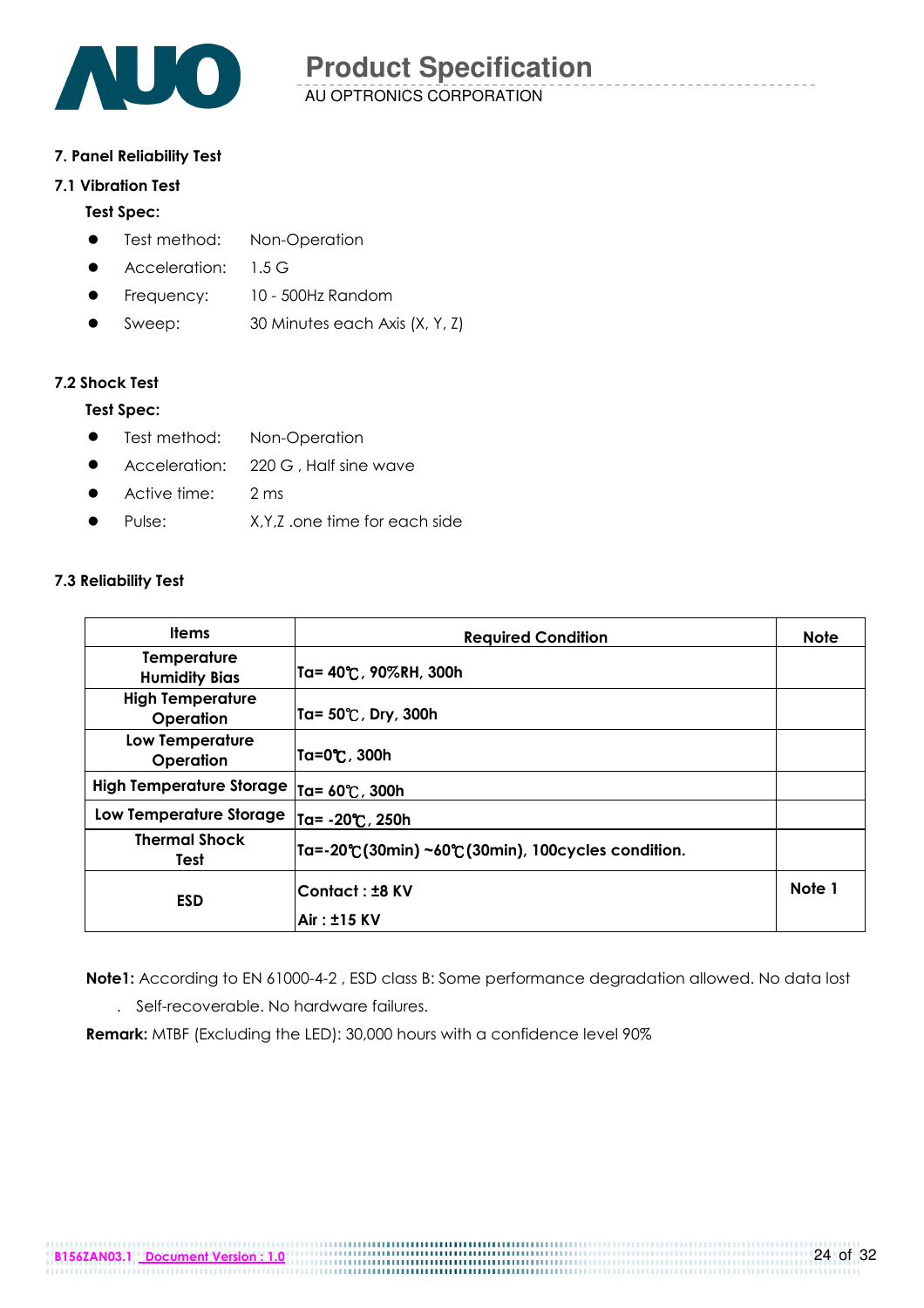

**AU OPTRONICS CORPORATION** 

8. Mechanical Characteristics

- 8.1 LCM Outline Dimension
- 8.1.1 Standard Front View



2.6 MAX.

B156ZAN03.1 <u>Document Version : 1.0 25 of 32 of 32 of 32 of 32 of 32 of 32 of 32 of 32 of 32 of 32 of 32 of 32 of 32 of 32 of 32 of 32 of 32 of 32 of 32 of 32 of 32 of 32 of 32 of 32 of 32 of 32 of 32 of 32 of 32 of 32 of </u>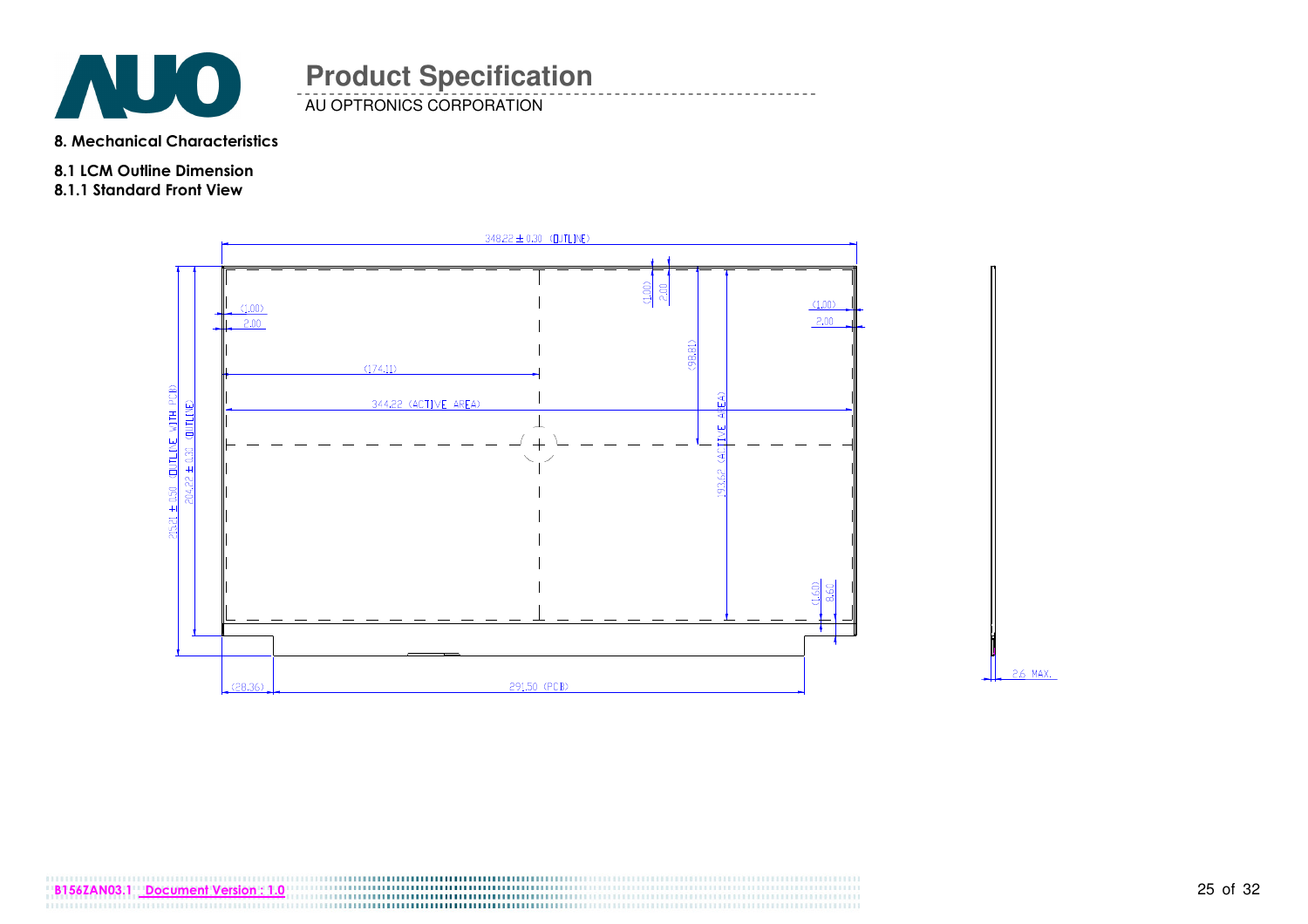

AU OPTRONICS CORPORATION **Product Specification** 

8.1.2 Standard Rear View



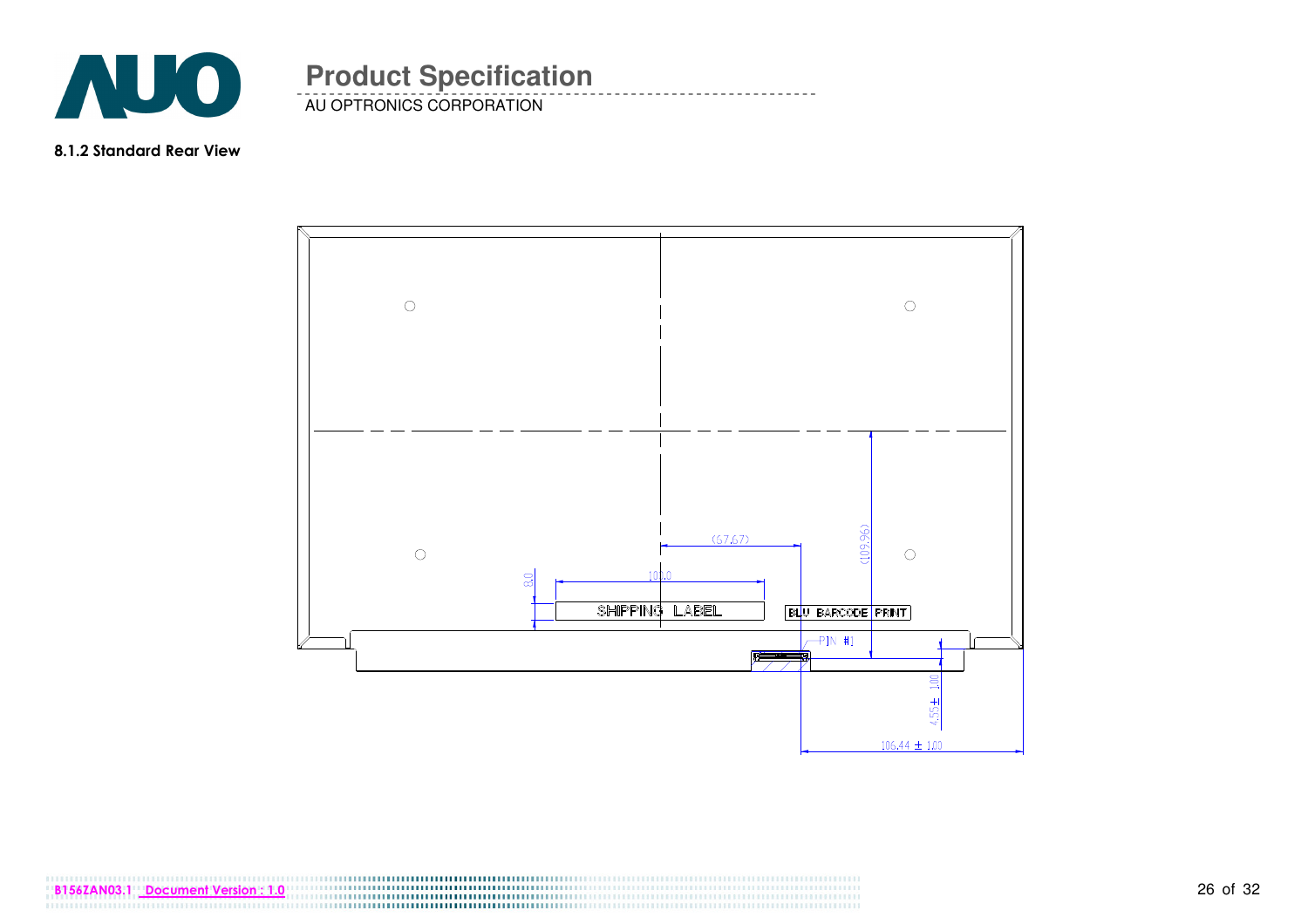

9. Shipping and Package

#### 9.1 Shipping Label Format



Manufactured YY/MM Model No: B156ZAN03.1 AU Optronics





\*XXXXXXXXXXXX-XXXXXX<sup>\*</sup> H/W: 0A F/W:1 MADE IN CHINA(K01)

B156ZAN03.1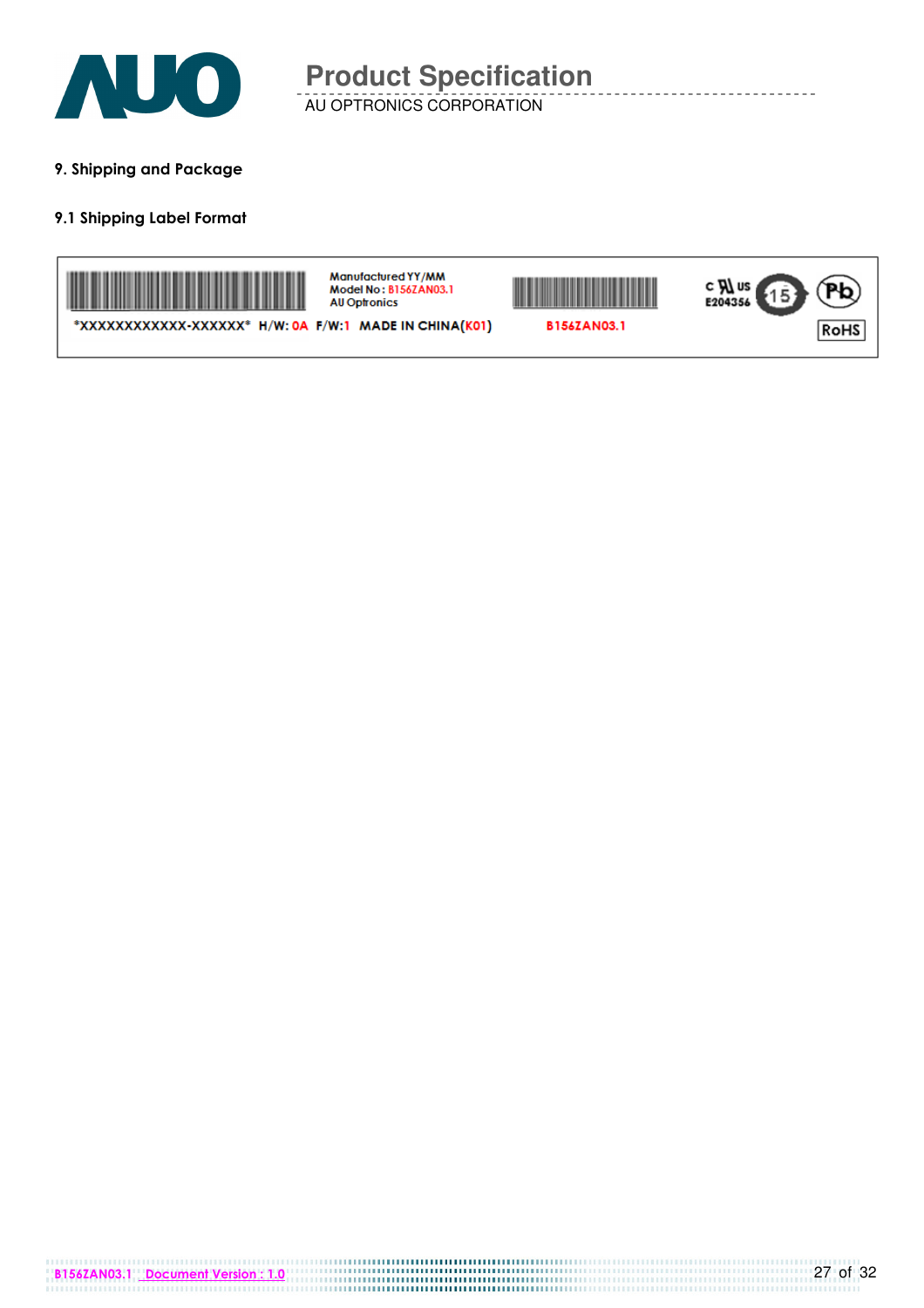

AU OPTRONICS CORPORATION



10、將包好靜電袋的 tray 整落 放入紙箱中

11、放入 EPE cushion

12、Tape 封紙箱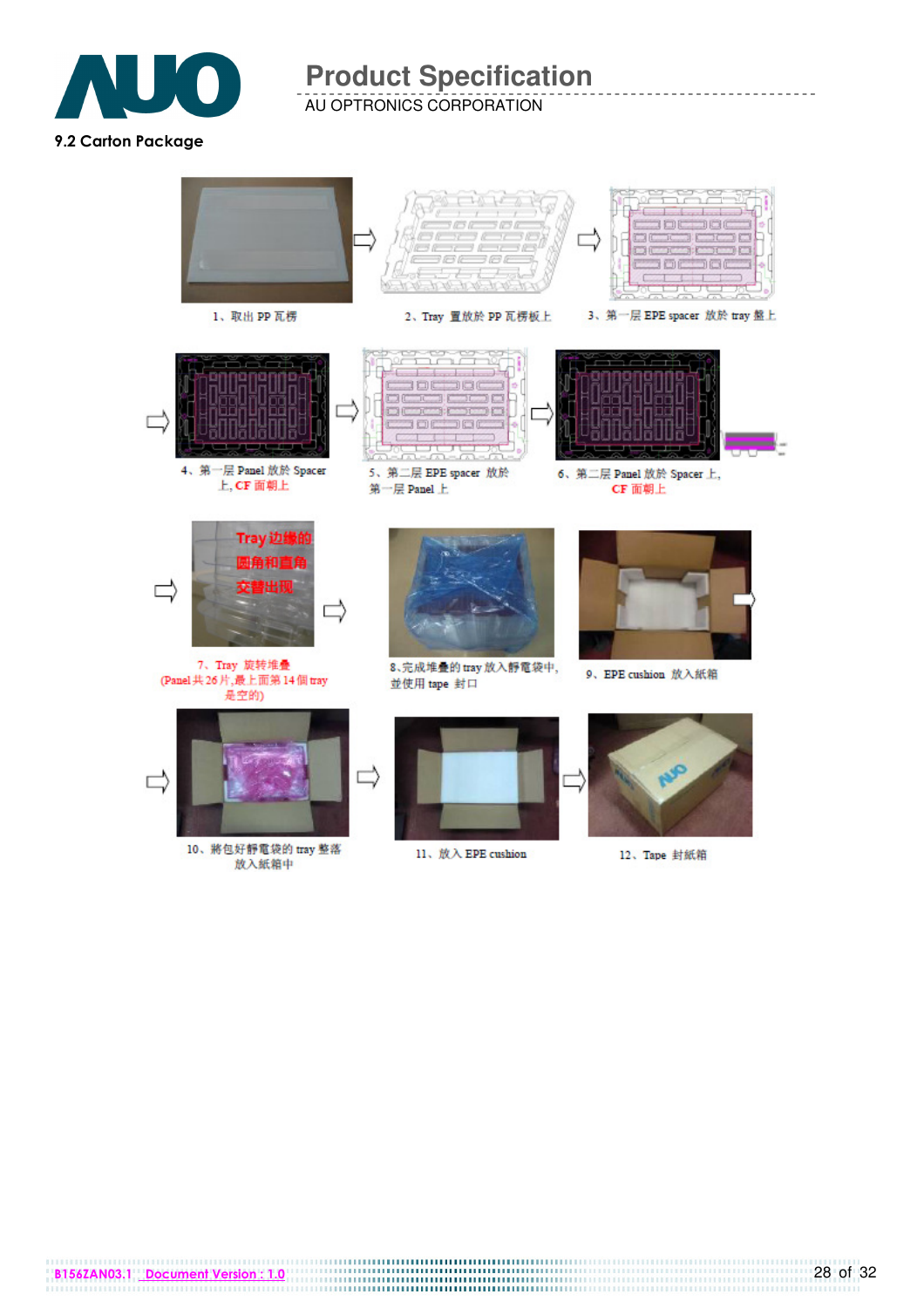

AU OPTRONICS CORPORATION

#### 9.3 Shipping Package of Palletizing Sequence

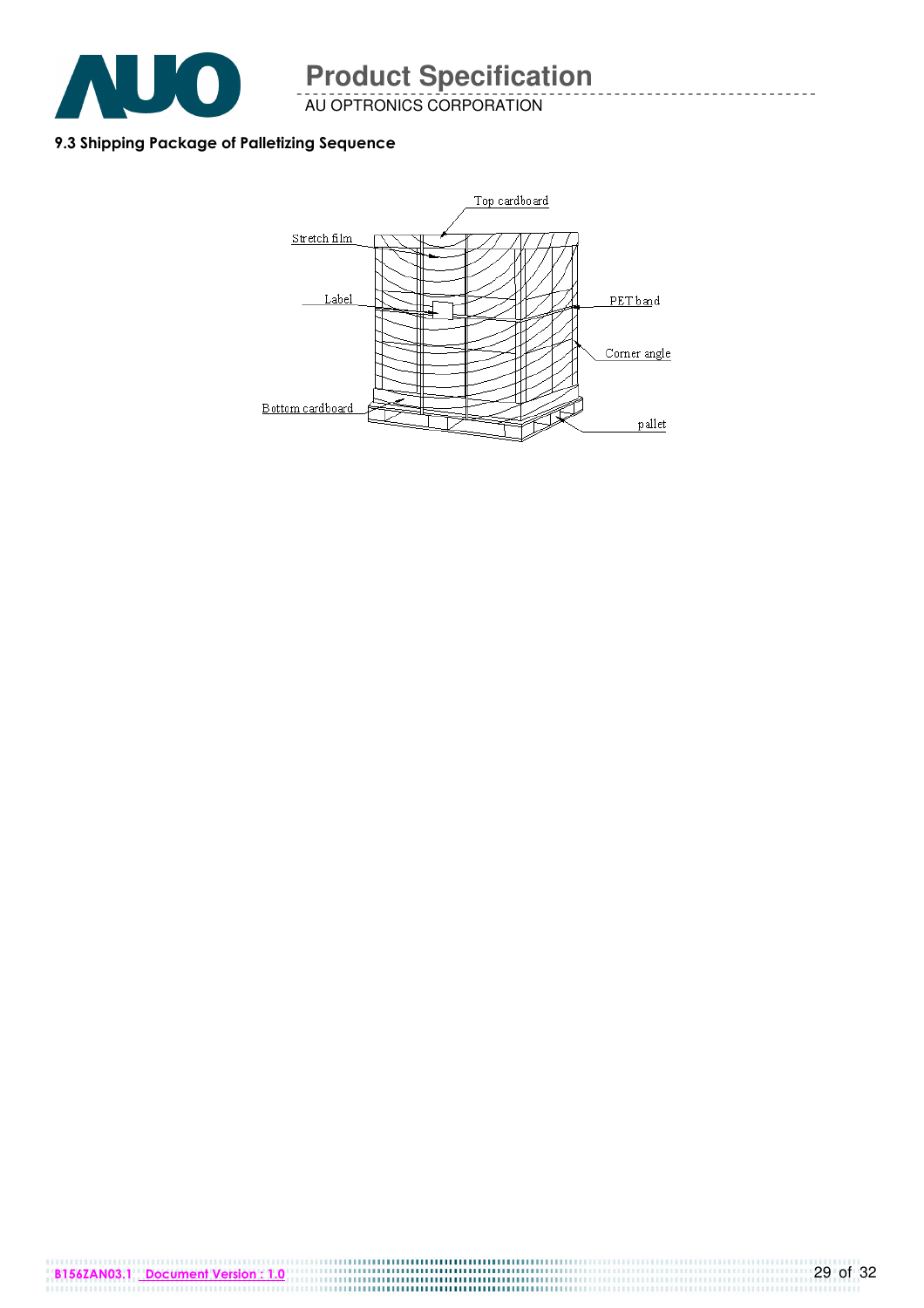

AU OPTRONICS CORPORATION

#### 10. Appendix: EDID Description

| <b>Address</b> | <b>FUNCTION</b>                                          | Value          | Value      | Value                    | <b>Note</b> |
|----------------|----------------------------------------------------------|----------------|------------|--------------------------|-------------|
| <b>HEX</b>     |                                                          | <b>HEX</b>     | <b>BIN</b> | <b>DEC</b>               |             |
| 00             | Header                                                   | 00             | 00000000   | $\mathsf{O}$             |             |
| 01             |                                                          | FF             | 11111111   | 255                      |             |
| 02             |                                                          | FF             | 11111111   | 255                      |             |
| 03             |                                                          | FF             | 11111111   | 255                      |             |
| 04             |                                                          | FF             | 11111111   | 255                      |             |
| 05             |                                                          | FF             | 11111111   | 255                      |             |
| 06             |                                                          | FF             | 11111111   | 255                      |             |
| 07             |                                                          | 00             | 00000000   | 0                        |             |
| 08             | EISA Manuf. Code LSB                                     | 06             | 00000110   | 6                        |             |
| 09             | <b>Compressed ASCII</b>                                  | AF             | 10101111   | 175                      |             |
| 0A             | Product Code                                             | EB             | 11101011   | 235                      |             |
| <b>OB</b>      | hex, LSB first                                           | 31             | 00110001   | 49                       |             |
| 0C             | 32-bit ser #                                             | 00             | 00000000   | 0                        |             |
| 0D             |                                                          | 00             | 00000000   | 0                        |             |
| 0E             |                                                          | 00             | 00000000   | 0                        |             |
| 0F             |                                                          | 00             | 00000000   | $\mathbf 0$              |             |
| 10             | Week of manufacture                                      | 10             | 00010000   | 16                       |             |
| 11             | Year of manufacture                                      | 1B             | 00011011   | 27                       |             |
| 12             | EDID Structure Ver.                                      | 01             | 00000001   | $\mathbf{1}$             |             |
| 13             | EDID revision #                                          | 04             | 00000100   | $\overline{\mathcal{A}}$ |             |
| 14             | Video input def. (digital I/P,<br>non-TMDS, CRGB)        | A <sub>5</sub> | 10100101   | 165                      |             |
|                | (rounded to<br>Max H image size                          |                |            |                          |             |
| 15             | cm)                                                      | 22             | 00100010   | 34                       |             |
|                | Max V image size (rounded to                             |                |            |                          |             |
| 16             | cm)                                                      | 13             | 00010011   | 19                       |             |
|                | <b>Display Gamma</b>                                     |                |            |                          |             |
| 17             | (=(gamma*100)-100)                                       | 78             | 01111000   | 120                      |             |
| 18             | Feature support (no DPMS,<br>Active OFF, RGB, tmg Blk#1) | 02             | 00000010   | $\overline{2}$           |             |
|                | Red/green low bits (Lower 2:2:2:2                        |                |            |                          |             |
| 19             | bits)                                                    | <b>CE</b>      | 11001110   | 206                      |             |
| 1A             | Blue/white low bits (Lower 2:2:2:2<br>bits)              | B <sub>5</sub> | 10110101   | 181                      |             |
| 1B             | (Upper 8 bits)<br>Red x                                  | A6             | 10100110   | 166                      |             |
| 1 <sup>C</sup> | Red y/ highER 8 bits                                     | 54             | 01010100   | 84                       |             |
| 1D             | Green x                                                  | 34             | 00110100   | 52                       |             |
| <b>1E</b>      | Green y                                                  | <b>B6</b>      | 10110110   | 182                      |             |
| 1F             | Blue x                                                   | 25             | 00100101   | 37                       |             |
| 20             | Blue y                                                   | 0E             | 00001110   | 14                       |             |
| 21             | White x                                                  | 50             | 01010000   | 80                       |             |
| 22             | White y                                                  | 54             | 01010100   | 84                       |             |
| 23             | <b>Established timing 1</b>                              | $00\,$         | 00000000   | 0                        |             |
| 24             | <b>Established timing 2</b>                              | 00             | 00000000   | 0                        |             |
| 25             | <b>Established timing 3</b>                              | 00             | 00000000   | 0                        |             |
| 26             | Standard timing #1                                       | 01             | 00000001   | 1                        |             |
| 27             |                                                          | 01             | 00000001   | 1                        |             |
| 28             | Standard timing #2                                       | 01             | 00000001   | 1                        |             |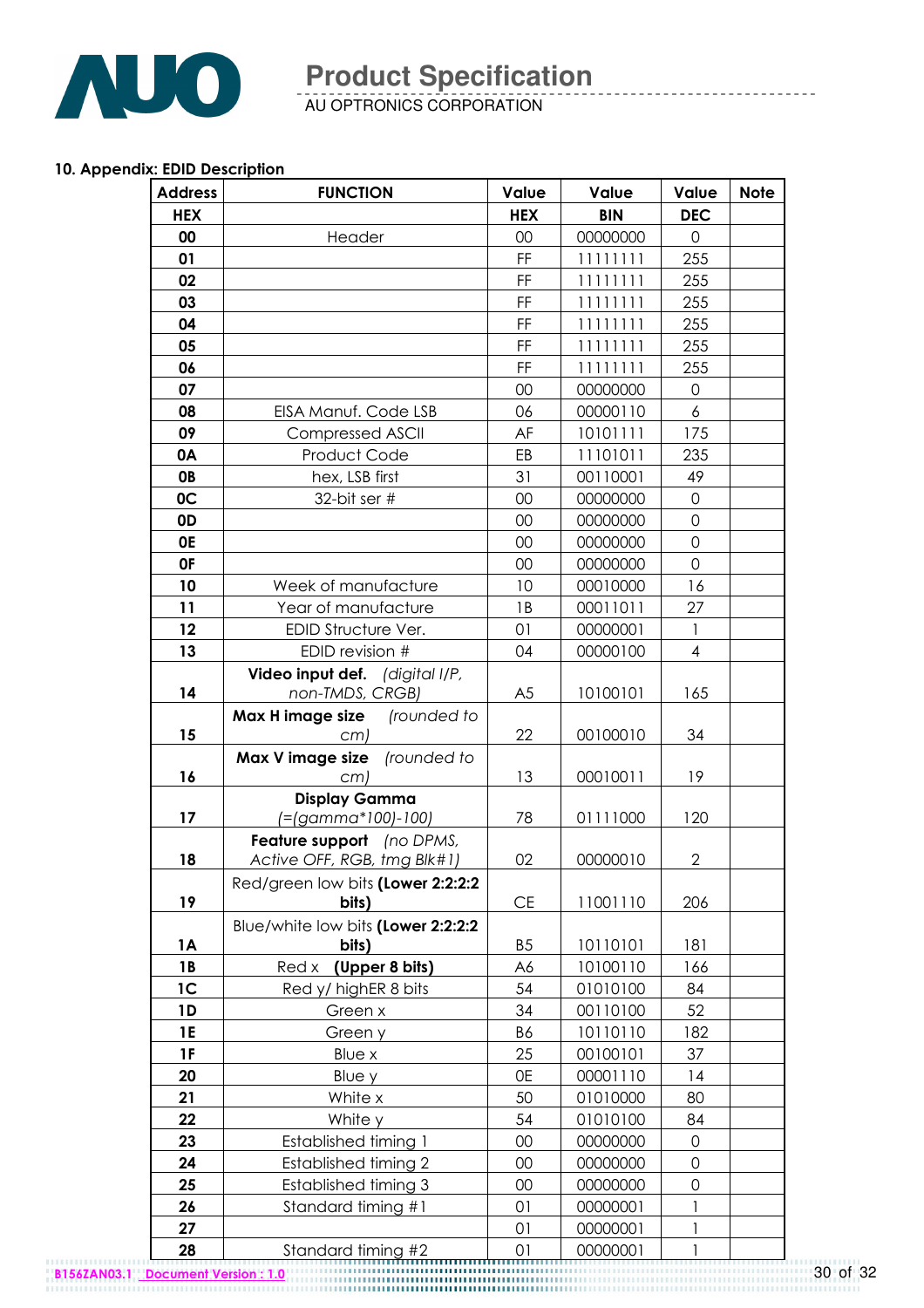

AU OPTRONICS CORPORATION

| 29 |                                            | 01             | 00000001 | 1                   |  |
|----|--------------------------------------------|----------------|----------|---------------------|--|
| 2A | Standard timing #3                         | 01             | 00000001 | 1                   |  |
| 2B |                                            | 01             | 00000001 | 1                   |  |
| 2C | Standard timing #4                         | 01             | 00000001 | 1                   |  |
| 2D |                                            | 01             | 00000001 | $\mathbf{1}$        |  |
| 2E | Standard timing #5                         | 01             | 00000001 | 1                   |  |
| 2F |                                            | 01             | 00000001 | 1                   |  |
| 30 | Standard timing #6                         | 01             | 00000001 | $\mathbf{1}$        |  |
| 31 |                                            | 01             | 00000001 | 1                   |  |
| 32 | Standard timing #7                         | 01             | 00000001 | 1                   |  |
| 33 |                                            | 01             | 00000001 | $\mathbf{I}$        |  |
| 34 | Standard timing #8                         | 01             | 00000001 | $\mathbf{1}$        |  |
| 35 |                                            | 01             | 00000001 | 1                   |  |
| 36 | Pixel Clock/10000<br>LSB                   | 52             | 01010010 | 82                  |  |
| 37 | <b>USB</b><br>Pixel Clock/10000            | D <sub>0</sub> | 11010000 | 208                 |  |
| 38 | Horz active Lower 8bits                    | 00             | 00000000 | 0                   |  |
| 39 | Horz blanking Lower 8bits                  | A <sub>0</sub> | 10100000 | 160                 |  |
| 3A | HorzAct:HorzBlnk<br>Upper 4:4 bits         | F <sub>O</sub> | 11110000 | 240                 |  |
| 3B | Vertical Active Lower 8bits                | 70             | 01110000 | 112                 |  |
| 3C | Vertical Blanking Lower 8bits              | 3E             | 00111110 | 62                  |  |
|    | Vert Act: Vertical Blanking                |                |          |                     |  |
| 3D | (upper 4:4 bit)                            | 80             | 10000000 | 128                 |  |
| 3E | HorzSync. Offset                           | 30             | 00110000 | 48                  |  |
| 3F | HorzSync.Width                             | 20             | 00100000 | 32                  |  |
| 40 | VertSync.Offset: VertSync.Width            | 35             | 00110101 | 53                  |  |
|    | Horz‖ Sync Offset/Width                    |                |          |                     |  |
| 41 | <b>Upper 2bits</b>                         | 00             | 00000000 | 0                   |  |
| 42 | Horizontal Image Size Lower 8bits          | 58             | 01011000 | 88                  |  |
| 43 | Vertical Image Size Lower 8bits            | C1             | 11000001 | 193                 |  |
|    | Horizontal & Vertical Image Size           |                |          |                     |  |
| 44 | (upper 4:4 bits)                           | 10             | 00010000 | 16                  |  |
|    | Horizontal Border (zero for                |                |          |                     |  |
| 45 | internal LCD)                              | 00             | 00000000 | 0                   |  |
| 46 | Vertical Border (zero for internal<br>LCD) | 00             | 00000000 | $\mathsf{O}\xspace$ |  |
|    | Signal (non-intr, norm, no stero,          |                |          |                     |  |
| 47 | sep sync, neg pol)                         | 18             | 00011000 | 24                  |  |
| 48 | Detailed timing/monitor                    | 00             | 00000000 | $\Omega$            |  |
| 49 | descriptor #2                              | 00             | 00000000 | $\mathbf 0$         |  |
| 4Α |                                            | 00             | 00000000 | 0                   |  |
| 4B |                                            | 00             | 00000000 | $\mathbf 0$         |  |
| 4C |                                            | 00             | 00000000 | $\mathbf 0$         |  |
| 4D |                                            | 00             | 00000000 | 0                   |  |
| 4E |                                            | 00             | 00000000 | 0                   |  |
| 4F |                                            | 00             | 00000000 | $\mathbf 0$         |  |
| 50 |                                            | 00             | 00000000 | 0                   |  |
| 51 |                                            | 00             | 00000000 | $\mathbf 0$         |  |
| 52 |                                            | 00             | 00000000 | $\mathbf 0$         |  |
| 53 |                                            | 00             | 00000000 | 0                   |  |
| 54 |                                            | 00             | 00000000 | $\mathbf 0$         |  |
| 55 |                                            | 00             | 00000000 | 0                   |  |
| 56 |                                            | 00             | 00000000 | $\mathbf 0$         |  |

B156ZAN03.1 Document Version : 1.0 32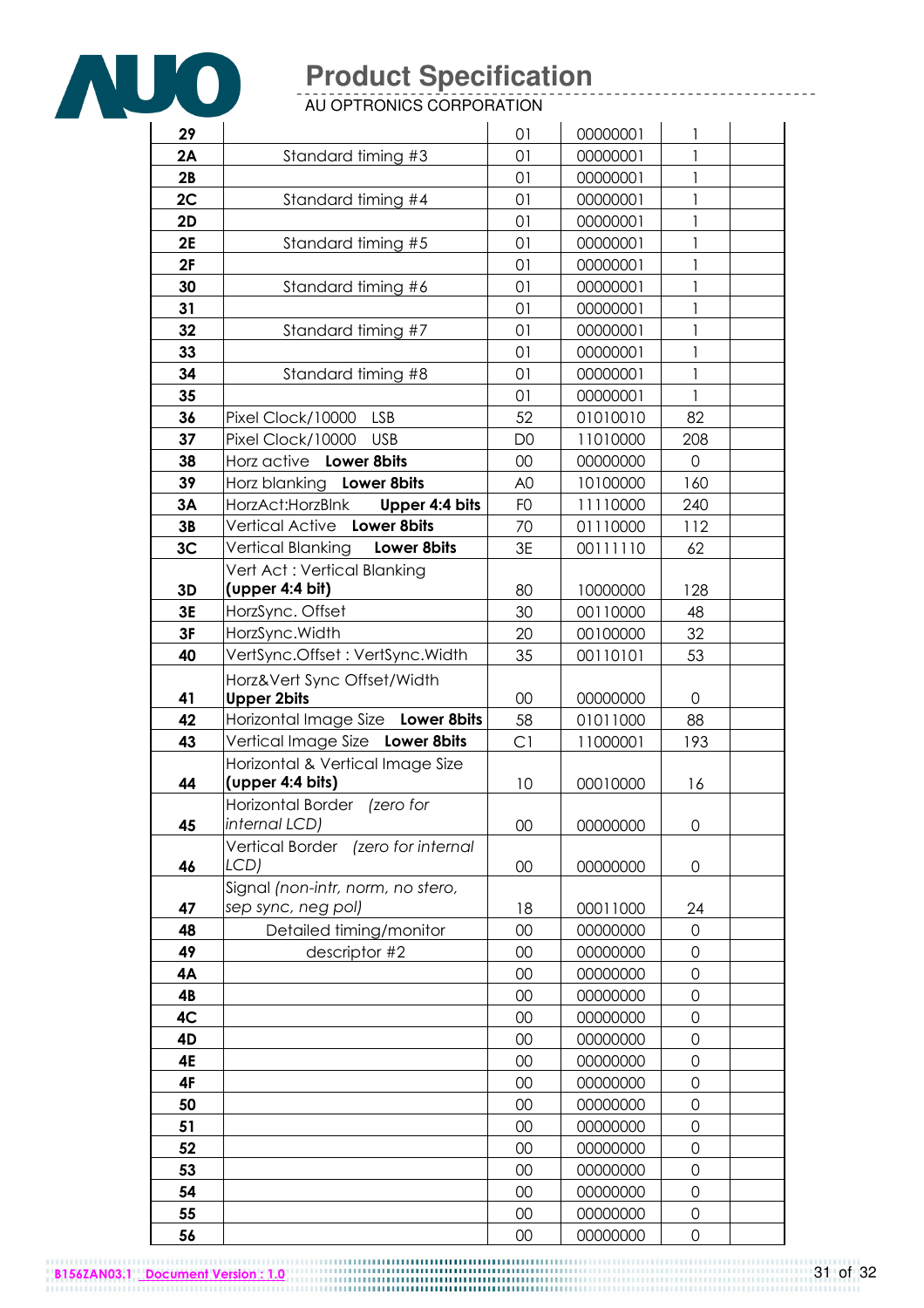

AU OPTRONICS CORPORATION

| 57             |                         | 00        | 00000000 | $\mathbf 0$         |              |
|----------------|-------------------------|-----------|----------|---------------------|--------------|
| 58             |                         | 00        | 00000000 | $\Omega$            |              |
| 59             |                         | 18        | 00011000 | 24                  |              |
| 5A             | Detailed timing/monitor | 00        | 00000000 | $\mathbf 0$         |              |
| 5B             | descriptor #3           | 00        | 00000000 | $\mathbf 0$         |              |
| 5C             |                         | 00        | 00000000 | $\mathbf 0$         |              |
| 5 <sub>D</sub> |                         | <b>FE</b> | 11111110 | 254                 |              |
| 5E             |                         | 00        | 00000000 | 0                   |              |
| 5F             | Manufacture             | 41        | 01000001 | 65                  | A            |
| 60             | Manufacture             | 55        | 01010101 | 85                  | U            |
| 61             | Manufacture             | 4F        | 01001111 | 79                  | $\circ$      |
| 62             |                         | 0A        | 00001010 | 10                  |              |
| 63             |                         | 20        | 00100000 | 32                  |              |
| 64             |                         | 20        | 00100000 | 32                  |              |
| 65             |                         | 20        | 00100000 | 32                  |              |
| 66             |                         | 20        | 00100000 | 32                  |              |
| 67             |                         | 20        | 00100000 | 32                  |              |
| 68             |                         | 20        | 00100000 | 32                  |              |
| 69             |                         | 20        | 00100000 | 32                  |              |
| 6A             |                         | 20        | 00100000 | 32                  |              |
| 6B             |                         | 20        | 00100000 | 32                  |              |
| 6C             | Detailed timing/monitor | 00        | 00000000 | $\mathsf{O}\xspace$ |              |
| 6D             | descriptor #4           | 00        | 00000000 | $\mathbf 0$         |              |
| 6E             |                         | 00        | 00000000 | $\mathbf 0$         |              |
| 6F             |                         | FE        | 11111110 | 254                 |              |
| 70             |                         | 00        | 00000000 | $\Omega$            |              |
| 71             | Manufacture P/N         | 42        | 01000010 | 66                  | Β            |
| 72             | Manufacture P/N         | 31        | 00110001 | 49                  | $\mathbf{1}$ |
| 73             | Manufacture P/N         | 35        | 00110101 | 53                  | 5            |
| 74             | Manufacture P/N         | 36        | 00110110 | 54                  | 6            |
| 75             | Manufacture P/N         | 5A        | 01011010 | 90                  | Z            |
| 76             | Manufacture P/N         | 41        | 01000001 | 65                  | A            |
| 77             | Manufacture P/N         | 4E        | 01001110 | 78                  | $\mathsf{N}$ |
| 78             | Manufacture P/N         | 30        | 00110000 | 48                  | $\Omega$     |
| 79             | Manufacture P/N         | 33        | 00110011 | 51                  | 3            |
| 7A             | Manufacture P/N         | 2E        | 00101110 | 46                  |              |
| <b>7B</b>      | Manufacture P/N         | 31        | 00110001 | 49                  | 1            |
| 7C             |                         | 20        | 00100000 | 32                  |              |
| 7D             |                         | 0A        | 00001010 | 10                  |              |
| <b>7E</b>      | <b>Extension Flag</b>   | $00\,$    | 00000000 | 0                   |              |
| <b>7F</b>      | Checksum                | E7        | 11100111 | 231                 |              |